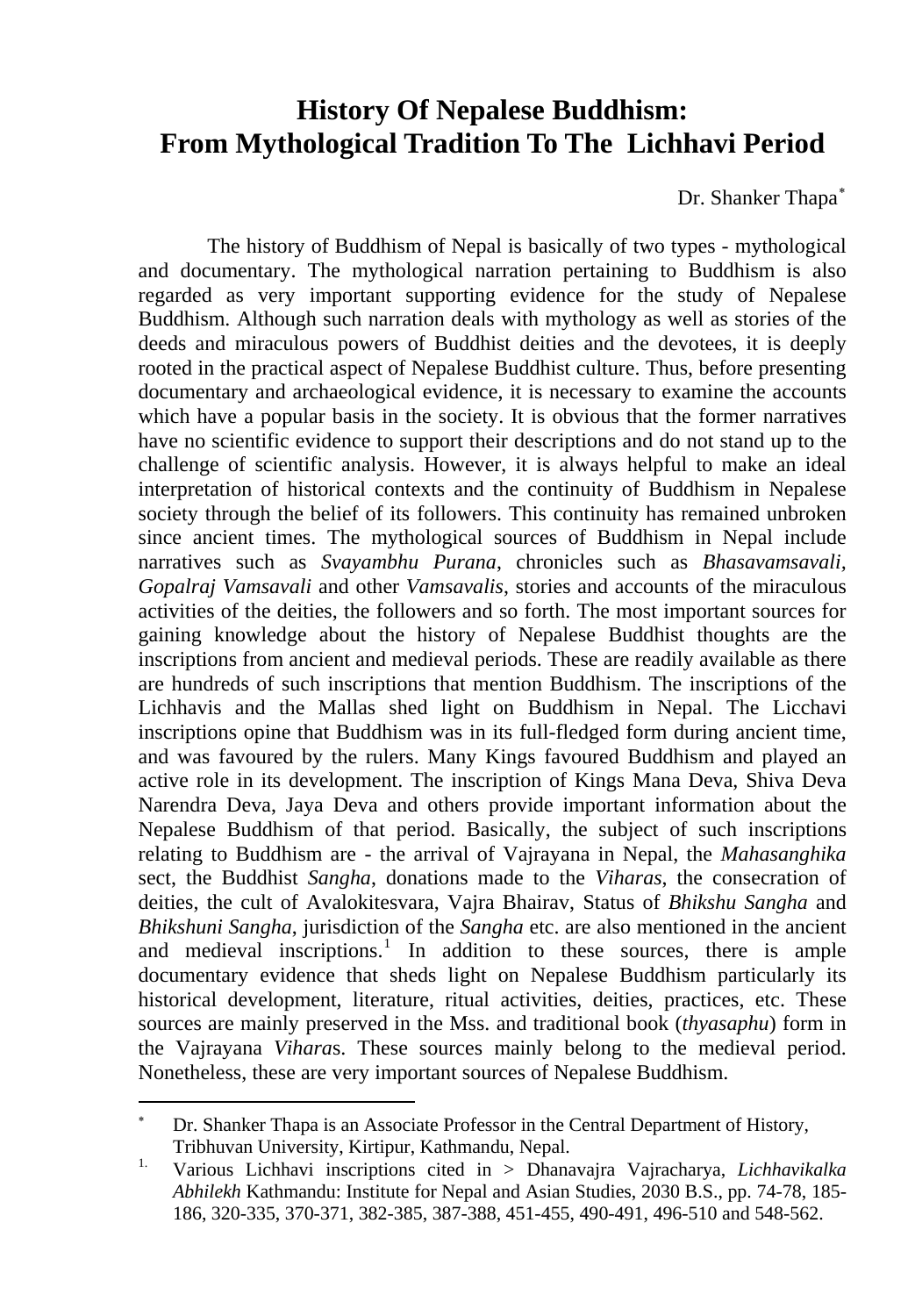*26 Voice of History, Vol. XVI, No. 2 (Dec. 2001)*

Nepalese Buddhism underwent notable changes during the medieval period that had far-reaching consequences. No detailed historical account has been constructed so far for the era after the Lichhavi period until the  $12<sup>th</sup>$  century. Due to unknown reasons, sources are not available. Nonetheless, this transitional period also had an impact on Buddhism. However, we have learned about the Buddhist history of Nepal from Tibetan sources.<sup>[2](#page-1-0)</sup> Nepal also has inscriptions dealing with the period after the twelfth century.<sup>[3](#page-1-1)</sup> But there are several important Tibetan sources which are related to Nepalese Buddhist history in one way or another. These very important Tibetan sources that can help Nepalese historians to reconstruct the Buddhist history of Nepal are-

- Mani bka bum
- Chosbyung of Bu-ston  $(14<sup>th</sup>$  century) by Bu-ston Run chen grub  $(1290-$ 1364)
- Hu-lan Deb ther (1346 A.D. by Tshak pa kun d'Gar rdo-rje (1309-1353)
- rGyal rabs gSal ba'I Me-long (1388) by -bSod nams rgyal-mtshan
- Debthar Ngon Po (The Blue Annals) of Gos lotsaba (1476) by-Gos gZhonu pal.
- Deb ther Karpo (the White Annals) by dGe- 'dun Chos-Phel, and
- rGya bza' baz'I rNam thar by Chintey Chodak

Regarding the indigenous sources on the period, the book entitled *Documents from Rudra Varna Mahavihara* has a little information regarding that period. Some documents of Rudravarna Mahavihara dated N.S. (Nepal *Samvat* > Newar *Samvat*) 135 to NS 500 are included in it. It gives valuable information on Buddhist history as well as other aspects of Nepalese Buddhism.<sup>[4](#page-2-0)</sup>

## **The Mythological Accounts:**

Documentary evidence is found in Nepal that deals with its antiquity. The oldest excavated documents are in the form of inscriptions belonging to the Lichhavi period. Those inscriptions provide valuable information the Buddhism of that time, but one of the very important aspect of Buddhism in Nepal is that the Nepalese Buddhists have faith in the mythological tradition. Although such mythology still requires some determination of historical authenticity, the belief

 2. <sup>2.</sup> Min Bahadur Shakya, *Princess Bhrikuti Devi*, Delhi: Book Faith India, 1997, pp. 7-13.<br><sup>3.</sup> Dhanayajin Vajinahama has muhlished madjayal degunants in his hook degling with

<span id="page-1-1"></span><span id="page-1-0"></span>Dhanavajra Vajracharya has published medieval documents in his book dealing with the Patan Section. The oldest document cited in this collection is the inscription of Guita bahi dated N.S. 635.

Dhanavajra Vajracharya (ed.). *Madhyakalin Abhilekh*, Kirtipur: Center for Nepal and Asian Studies, 2056 B.S., pp. I-IV.

Bernard Kolver and Hemraj Shakya, *Documents from Rudravarna - Mahavihara Patan: Sales and Mortgage*, Sankt: VGH Wissenschaftsverlag, 1985, pp. 32-43 and 103-211.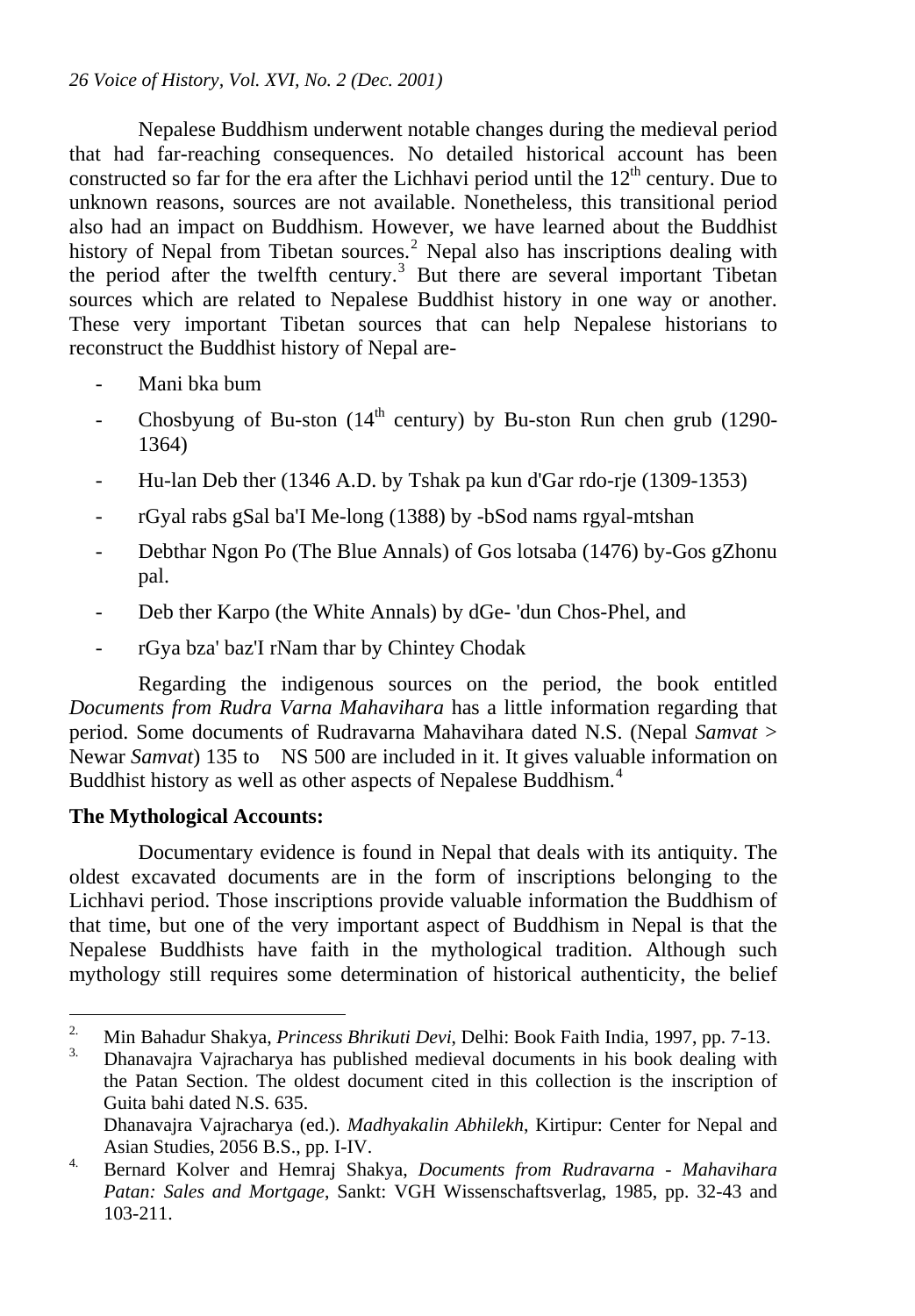itself has become a part of the religious practice of Nepalese Buddhists. Therefore, they venerate such kinds of beliefs as well as the texts also.

The accounts given in the *Svayambhu Purana*<sup>[5](#page-2-1)</sup> and *Bhasha Vamsavali*<sup>[6](#page-2-2)</sup> give information on the early history of Buddhism in Nepal. The origin of *Svayambhu* or the *Adi Buddha* (the primordial Buddha) is not the origin of history itself but the creation of the mind through the belief pattern of Nepalese Buddhists, which received the respect of Buddhist laity to a greater extent.

Similarly, the narrative of *Bhasha Vamsavali* in relation to the Buddhism of Nepal, particularly the section about Matsendra Nath, the Bodhisattva of Compassion, is merely a compilation of stories rather than a part of Buddhist history.

The *Svayambhu Purana* is one of the most important religious texts in Nepal, and is very sacred for Nepalese Buddhists. The text as such brought about perceptible changes in the religious life of Nepalese Buddhists. The primordial Buddha or the *Svayambhu* (the self sprouted) is highly venerated in the Buddhist society of Nepal. The concept of the seven Buddhas (*Saptatathagata-* Vipassi, Sikhi, Vishwabhu, Kakruchanda Kanakmuni, Kashyapa and Shakyamuni) is highlighted in the *Puarana*. [7](#page-2-3) Nepalese Buddhists not only venerate the seven Buddhas, but also the text of the *Svayambhu Purana* itself. The names of the seven Buddhas mentioned in the *Purana* are identical to the names mentioned in the *Buddhavamsha*. [8](#page-3-0) The existence of some of the seven Buddhas has been archaeologically proved.<sup>[9](#page-3-1)</sup> Huen-Tsang, a famous Chinese traveller also saw *Chaityas* erected in the memory of Kashyapa, Kanakmuni and Kakruchhanda Buddha.<sup>[10](#page-3-2)</sup> His account obviously proved the existence of the Buddhas in different epochs before that of the historical Buddha. The account is not myth but the historical fact. The Ashokan pillar of Lumbini also mentions the Kanakmuni and Kakruchhanda Buddhas. It proves the existence of the Buddhas in different epochs before the historical Buddha.

The Buddhist society of Nepal has a long oral tradition regarding the Buddha and Buddhist history. This legendary tradition has not yet been historically proved, however people have a staunch belief in it. As concerns the history of

<sup>5.</sup> Min Bahadur Shakya and Purna Harsha Vajracharya (ed.), *Svayambhu Purana*, Lalitpur: Nagarjuna Institute of Exact Methods, 2058 B.S., pp. 28-50.<br>
<sup>6.</sup> *Bhasa Vamsavali*, Vol. 2, Kathmandu: National Library, 2023 B.S., pp. 5-17.<br>
<sup>7.</sup> See: Bedri, Batne Veirscherus (ed.) Sri, Susuambly, Mahapurang,

<span id="page-2-0"></span>

See: Badri Ratna Vajracharya (ed) *Sri Svayambhu Mahapurana,* Lalitpur: Jograj Shakyavamsha, 1116 N.S., pp. 9-20

<span id="page-2-1"></span>Shakya, f. n. no. 2, pp. 15-18; Bhuvan Lal Pradhan (tr.), *Buddhavamsha* (Newari), Kathmandu: Jnanaratna Kamsakar, 2057 B.S., pp. 126-160.<br><sup>9.</sup> Lumbini pillor inscription, Quated from B.C. Since In

<span id="page-2-3"></span><span id="page-2-2"></span>Lumbini pillar inscription, Quoted from - D.C. Sircar, *Inscriptions of Ashoka,* New Delhi: Ministry of Publication and Broadcasting, 1998, p.21.<br><sup>10.</sup> N. Dutte and K.D. Beinei, *Dauglament*, of *Buddhian* in a

N. Dutta and K.D.Bajpai, *Development of Buddhism in Uttar Pradesh*, Lucknow: Government of Uttar Pradesh, 1956, p. 322.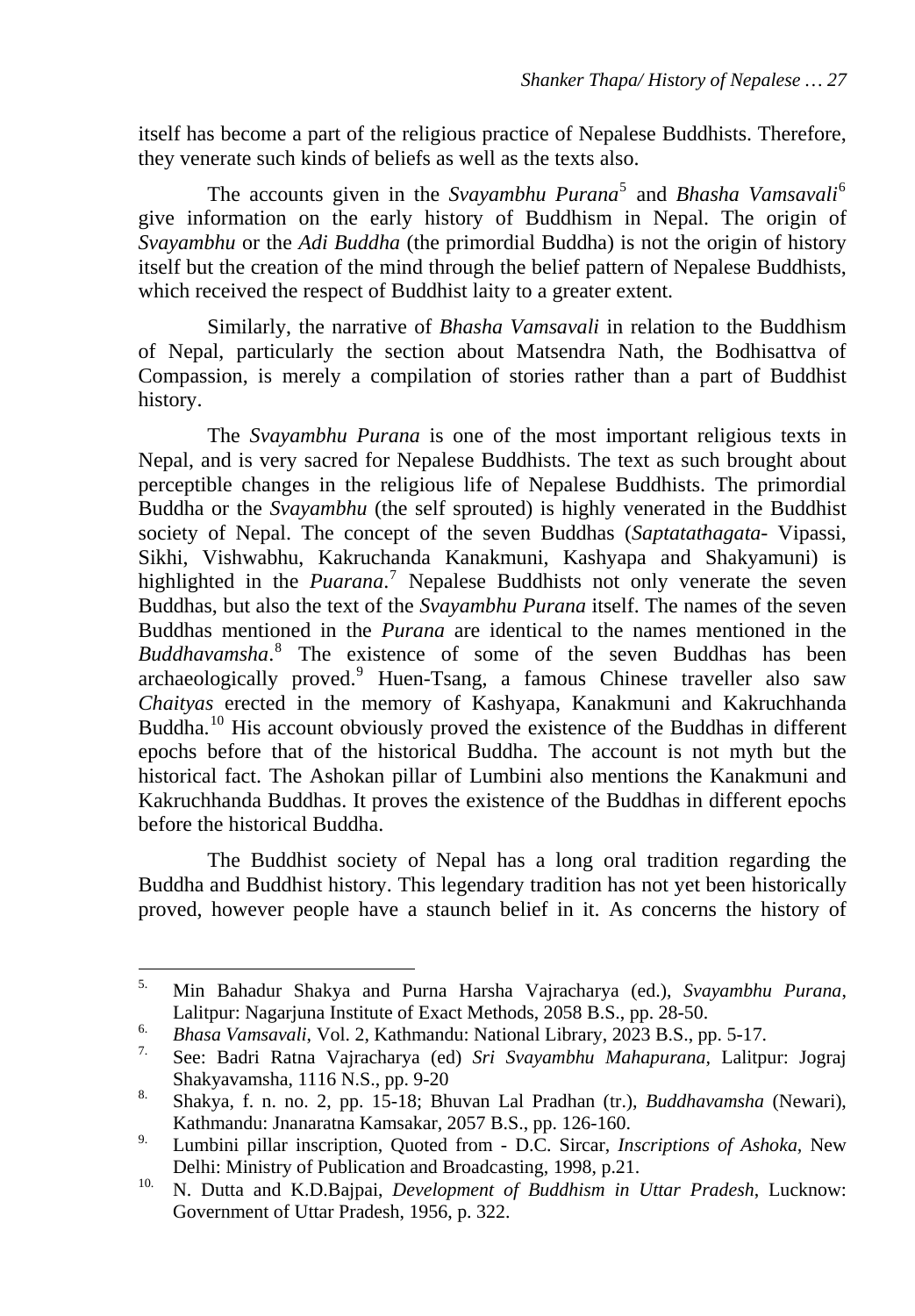Buddhism of Nepal, there are four very important legends which are still prevalent among the Buddhists in this country.

The story of origin of *Svayambhu Chaitya* is the starting point in the history of the origin of Buddhism in Nepal. According to the story depicted in the *Svayambhu Purana* - the *Svayambhu* is self-originated from an eternal light in a lotus flower grown in the lake in Kathmandu Valley called the *Naghrada*. Finally, the lotus flower bent and landed on the *Gosringa Parvat* situated on the west. It is said that the *Gosringa Parvat* is the present day the *Svayambhu* hill. At present, there is a *Chaitya* at the top of the hill which is a popular sacred destination for Nepalese as well as the Tibetan Buddhists.

*Svayambhu* literally means the self-bloomed. It is said to be the primordial Buddha or the Supreme Buddha. The first available inscription in the area is from the year N.S. 492 (1289 A.D.) which refers to the renovation of the Stupa.<sup>[11](#page-3-3)</sup> Nepalese Buddhists believe that *Svayambhu* is the primordial Buddha who appeared as a lotus blooming afloat on the water. It emerged out of nothing. While Manjusri drained out the water of the lake, the lotus was found standing on a small hillock called *Gosringa* or *Gopuchha Parvat.* The *Adi* Buddha considered to be formless and omnipresent as well as the creator. *Gunakarandavyuha Sutra*  mentioned the *Adi* Buddha, who is similar to *Svayambhu*. [12](#page-4-0) Since *Gopalraj Vamsavali* has not discussed the term *Svayambhu,* D.R. Regmi, a noted historian of Nepal, is of the opinion that *Svayambhu* was associated with the *Adi* Buddha only in the early  $15<sup>th</sup>$  century.<sup>[13](#page-4-1)</sup> However, Nepalese Buddhists, without a doubt regard *Svayambhu* as the primordial Buddha. It has occupied a significant place in the religion of the people, but in terms of historical interpretation, the authenticity of its origin is not supported by historical documents. It should be revealed as a reflection of religious beliefs of the people. The oldest inscription found at *Svayambhu* deals with the donation of land made to the *Vihara* and the performance of the fire sacrifice (the *Homa* or *Yajna)* rituals.[14](#page-4-2)

The *Svayambhu Purana* is the oldest Nepalese Buddhist text. Its main purpose is to glorify the sacred Buddhist shrines of Kathmandu Valley and to highlight the shrine of *Svayambhu Mahachaitya*. [15](#page-4-3)

In the sequence of legends pertaining to Shakyamuni Buddha, the story of his visit to Kathmandu is very popular among the Nepalese Buddhists. The *Svayambhu Purana* mentions that Shakyamuni Buddha came to Nepal Mandala from Jetavana *Vihara* at Sravasti to pay homage to the *Svayambhu jyoti* (light) with the assembly of the 500 *Bhikshus* of the *Parvatasthana* at *Gosringa Parvat*. [16](#page-4-4) This

Vajracharya, f. n. no. 7, pp. 3-5

<span id="page-3-1"></span> $\frac{1}{11}$ . <sup>11.</sup> D.R. Regmi, *Medieval Nepal*, Vol.1, Calcutta: K.L. Mukhopadhyaya, 1965, p. 565. 1<sup>2</sup>. Min. Babadur, Shekua, (od.), Amia, *Cungkanardamuka*, *Sutra*, (Nauari), J. elitt

<span id="page-3-2"></span><span id="page-3-0"></span>Min Bahadur Shakya (ed.) *Arya Gunakarandavyuha Sutra* (Newari), Lalitpur: Nagarjuna Institute Exact Methods, 1997, p. 22.

<span id="page-3-3"></span><sup>&</sup>lt;sup>13.</sup> Regmi, f. n. no. 11, p. 568.

<sup>&</sup>lt;sup>14.</sup> Vajracharya, f. n. no. 1, pp.74-76.<br><sup>15.</sup> Shelma f. n. no. 5.

<sup>&</sup>lt;sup>15.</sup> Shakya, f. n. no. 5.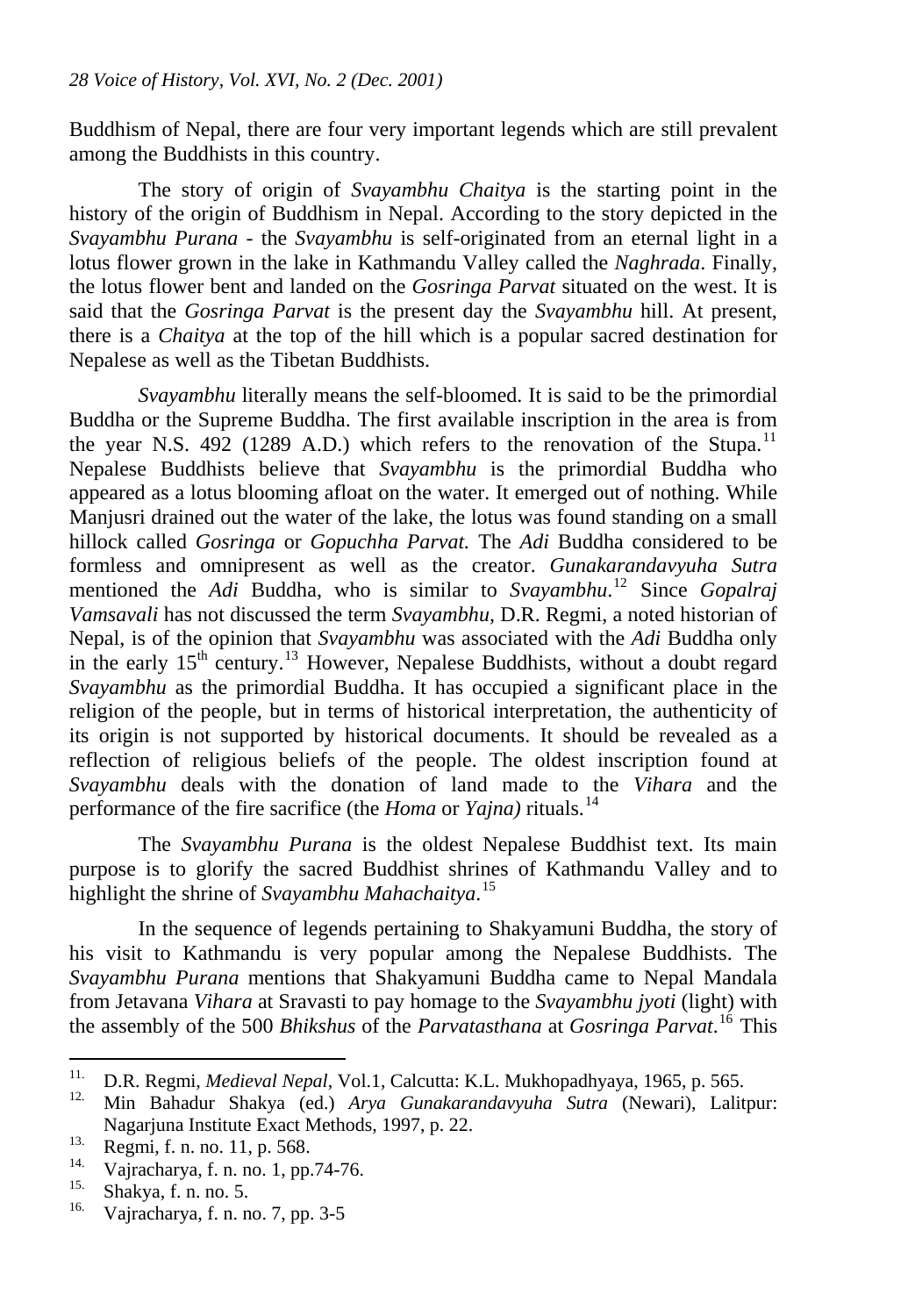event is recorded by Daniel Wright in his *Vamsavali*. The Wright *Vamsavali* states that: $17$ 

*During his reign (King Jitedasti) Shakya Singh Buddha came to Nepal from a city named Kapilvastu, and having visited Swayambhu Chaitya and Manjusri Chaitya, fixed his abode at Puchhagra Chaitya. While there, he accepted the worship and offerings of Chuda[18](#page-4-6), a female Bhikshu, and made 1350 proselytes, viz. Saliputra, ahamaudgalyayana, Ananda and others from Brahman and Chhetry castes. To several Bodhisattvas such as Maitreya, and gods such as Brahma, who came to Nepal expressly to see him. Shakya described the glory of Svayambhu. He then visited Gujesvari, and after that the Namo Buddha mountain. Here he discovered and showed to his disciples certain ornaments belonging to himself, buried under a Chaitya. When he formerly existed as a prince named Mahasattva (the son of Maharath of Panauti formerly called Panchaba), he had buried there ornaments, after destroying himself by giving his flesh to a tiger to eat. He replaced them as they were and repaired the Chaitya. He next ascended into heaven and returned after his birth. Then, after preaching his doctrines to the people, he saw that the time of his death was approaching and went to a city called Kusi. Here while he was preaching to an assembly of gods (such a Brahma) and Bhiksus (such as Ananda) he disappeared. Some of his followers remained in Nepal and professed his religion.* 

This statement further attests the fact that Shakyamuni Buddha visited Kathmandu and preached Buddhism at *Puchhagra Chaitya* in *Svayambhu*. A very interesting factor mentioned so far in the *Vamsavali* is that the Buddha gave *Prabajya Sambar* to 1350 people including Chuda and also gave teachings.<sup>[19](#page-5-0)</sup> The *Yama Niyama Shuchishantiparivarta* in the Lalitvistara Sutra stated that the Buddha resided at *Gopuchha Parvat* for a certain period of time in order to pay homage to *Svayambhu* and delivered teachings to his disciples. From there, he went to *Panchaladesha.*[20](#page-5-1) Here the Buddha is said to have explained *Nepal Mahatmya* (Glorification of Nepal), and paid homage to *Svayambhu*. He also paid homage to *Guhyesvari* and received consecration, which he explained to *Bhikshu* Ananda.<sup>[21](#page-5-2)</sup> According to all Buddhist traditions, it is normally believed that the Buddha visited that place. The Sri Lankan as well as Myanmar Buddhists also believe that Buddha

<span id="page-4-3"></span><span id="page-4-2"></span><span id="page-4-1"></span><span id="page-4-0"></span><sup>17.</sup>  Daniel Wright, *History of Nepal Translated from Parbatiya*, Calcutta: Sushil Gupta and Company, 1958, p.65.<br> $18.$  This name is mantional.

<span id="page-4-5"></span><span id="page-4-4"></span>This name is mentioned as *Chunda* by Badri Ratna Vajracharya. Vajracharya, f. n. no. 7, p. 4.

<sup>19.</sup>  $\frac{19}{20}$  Shakya, f. n. no. 2, pp. 18-19.

<span id="page-4-6"></span>Nisthananda Vajracharya (tr.), *Lalitvistara Sutra*, Lalitpur: Young Men Buddhist Association, 1978, p. 577, 21. *Ibid.* pp. 577, 596

*Ibid*., pp. 577-586.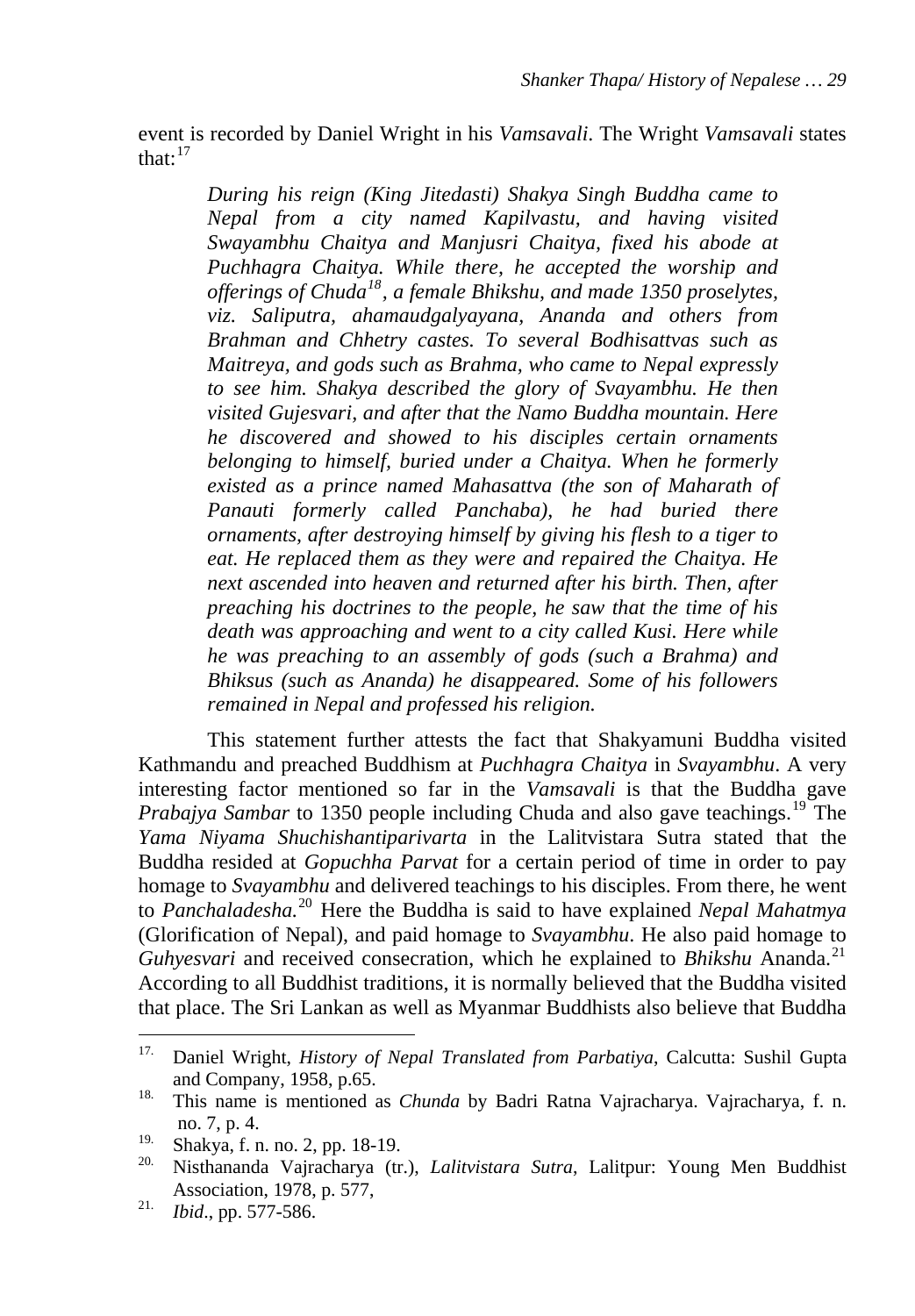visited Sri Lanka and Myanmar several times. There are testimonial narratives depicted in the classical Buddhist texts to support these types of popular belief.  $^{22}$  $^{22}$  $^{22}$ Buddha's visit to the Himalayan region is also narrated in *Avadana* literature as well as *Pali* texts.<sup>[23](#page-5-4)</sup> Taking into consideration all such narratives and Buddha's so-called visits to Sri Lanka all the way from Mansarovara in Tibet, which adjoins present day Nepal's western Himalayas, as well as his visit to Yangoon, some Nepalese scholars hypothesised the possibility of his visit to Kathmandu. Those who supported these views say that the possibility that Buddha visited Kathmandu Valley is very likely.<sup>[24](#page-6-0)</sup> But there is no historical evidence to support this statement, so this historical narrative can not be considered to be authentic. It is merely a speculation or popular belief. This statement as such has no historical value in terms of authenticity. On the paradigm of historical methodology, this statement can not be confirmed as a historical fact. However, there is no doubt that Buddhist people believe Buddha's arrival in Kathmandu.

## **Emperor Ashoka's Visits**

The other important step in Nepal's Buddhist history is the visit of Mouryan Emperor Ashoka to Kapilvastu and Kathmandu. He was a great Buddhist, and practiced Buddhism during his rule. He made pilgrimages to the popular Buddhist shrines and Buddhist sites. He visited Lumbini which is proven by the pillar inscriptions found there and in Niglisagar in the Western Tarai of Nepal. These Ashokan pillars commemorate Ashoka's pilgrimage to these places. Both places are sacred for the Buddhists. Lumbini is a holy place because Buddha was born there, whereas Niglisagar contained a Stupa enshrining relics of Kanakmuni Buddha. He is regarded by the Buddhists as one of the former Buddhas.<sup>[25](#page-6-1)</sup> Ashoka's visit to these places has already been verified. The pillar inscriptions attest to the fact that Emperor Ashoka visited Niglihawa. He paid homage to Kanakmuni Buddha, enlarged his Stupa, and erected a stone pillar there. He also visited the Lumbini garden and worshipped the Buddha there. He set-up another stone pillar to declare that the Buddha was born there.<sup>[26](#page-6-2)</sup> The Nepalese Buddhist tradition also believe that Emperor Ashoka visited Kathmandu Valley as well, but his unconfirmed visit to Kathmandu as described in Wright's chronicle and other sources, is without evidences to support it.

Regarding his visit to Kathmandu, Wright's chronicle states-

*In the reign of Raja Asika (Ashoka), the Raja of Pataliputra having heard the fame of Nepal as a sacred place, and having obtained the permission of his Spiritual guide, Upagupta Bhikshu, came on a* 

 22. Wilhelm Geiger ( Eng.tr.), *The Mahavamsha or the Great Chronicle of Ceylon*, New Delhi: Asian Educational Services, 1986, pp. 1-9; Also see: *Bhikshu* Sudarshan, *Nepalya Bouddha Dharma*, Vol. 1, Kathmandu, 1982, p. 20. 23.

<span id="page-5-3"></span><span id="page-5-0"></span><sup>&</sup>lt;sup>23.</sup> For details see: Vajracharya, f. n. no. 20, pp. 587-596.

<span id="page-5-1"></span><sup>&</sup>lt;sup>24.</sup> Shakya, f. n. no. 2, p.18.<br><sup>25.</sup> Since f. n. no. 0, p.21.

<span id="page-5-4"></span><span id="page-5-2"></span><sup>&</sup>lt;sup>25.</sup> Sircar, f. n. no. 9, p.21.<br><sup>26.</sup> Nigliagar and Lumbin.

Niglisagar and Lumbini Ashokan pillars describe it. See: *Ibid*., p. 54.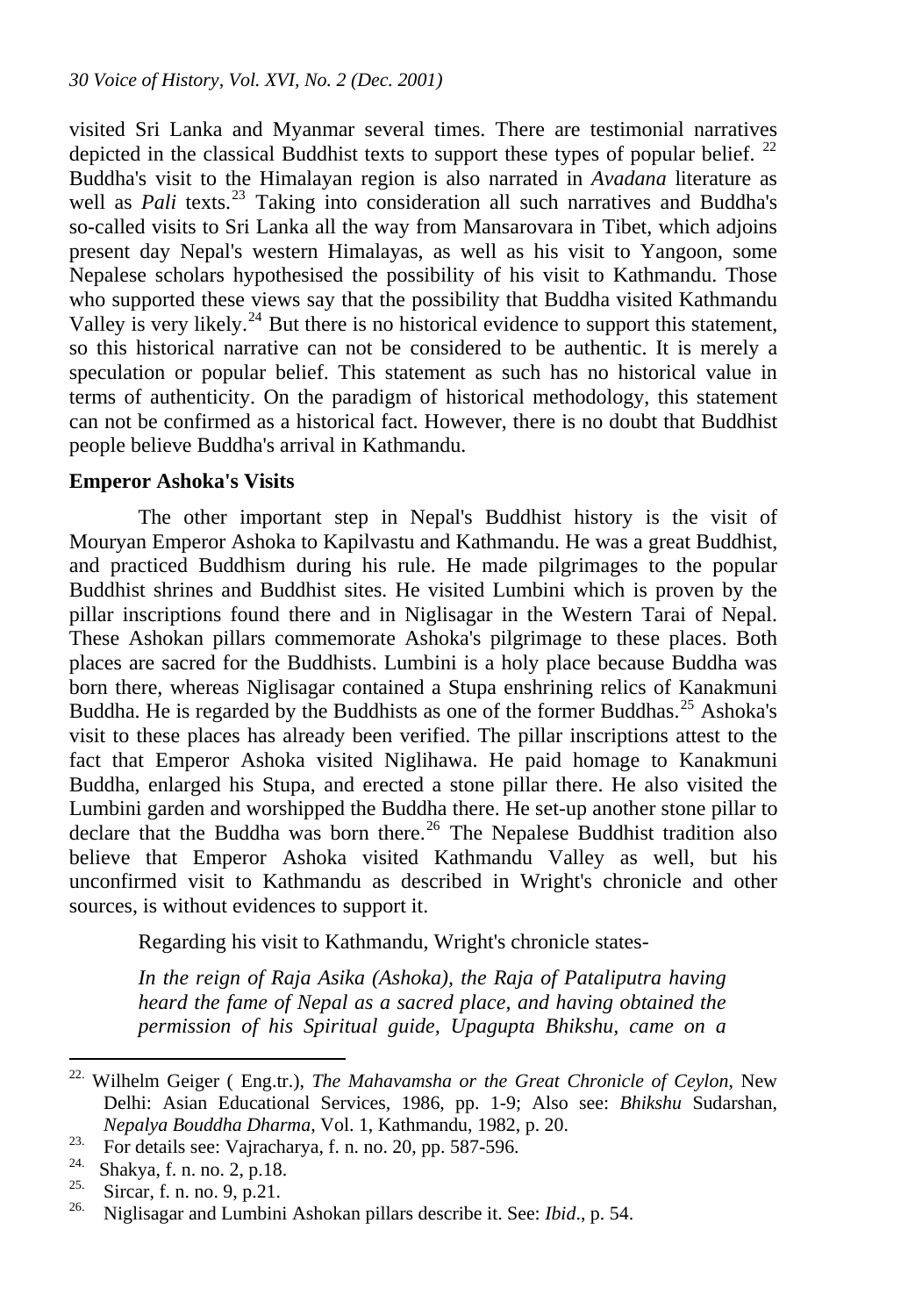*pilgrimage to Nepal accompanied by his family and followed by a large number of his subjects. He visited every holy place and bathed in every sacred water, and went to Svayambhu, Guhjeswari and eight Bouddha bitaragas or Chaityas. He also built several Chaityas. His daughter Charumati, while playing one day saw an iron arrow head turned into stone by a god; and determined to remain in Nepal, having concluded from this that it was a land of miracles wrought by the gods. The Raja, therefore gave her in marriage to a descendant of a Chhetri named Devapala … becoming aged Devapala and Charumati determined to pass the rest of their lives in retirement. They therefore resolved each to build a Vihara. That of Charumati was first completed, and she died in it after living a life of Bhikshuni. All this happened in the reign of Kiranti Raja Sthunko."*[27](#page-7-0)

This description of the chronicle tries to explain that Ashoka came to Nepal for a pilgrimage along with a large retinue of family and successors. He visited holy places in Kathmandu. He also built several *Chaityas* there. The four ancient style *Chaityas* in Patan (Imadol, Lagankhel, Pulchowk and Pimbahal) are said to have been established by him during his visit.

Some historians believe there is a strong possibility that Ashoka visited to Kathmandu. However, it is impossible to speak in the absence of historical evidence. David Snellgrove and John K. Locke did not refute this idea. Snellgrove opines that Khotan had preserved the Buddhist tradition started by an imaginary son of Ashoka known as Kustana. If the activities of Ashoka could reach a remote place like Khotan, with Nepal in his political domain, one should not be surprised that Ashoka visited Kathmandu and established the city of Patan. It is likely in this context that he built four great Stupas in the four cardinal directions.<sup>[28](#page-7-1)</sup> But Babu Ram Acharya, an eminent historian of Nepal is of the opinion that the *Kiranta* Kings adapted Buddhism and built Ashokan Stupas at the four corners of Patan.<sup>[29](#page-7-2)</sup> Thus, he believed it is highly possible that Ashoka visited Kathmandu. John K. Locke agrees with this.<sup>[30](#page-7-3)</sup> Nonetheless, it is only a historical probability. Unless we find evidence to prove that Ashoka visited Kathmandu, it can not be confirmed as a historical fact. Even so, Ashoka's contribution to the development of Buddhism in Nepal can not be downplayed in any way. Regarding the story of his daughter Charumati, who came to Kathmandu and married a Nepalese Prince, historians doubt her existence. References to Charumati are not found in any of the Ashokan inscriptions, edicts or Pali canons. This situation created further ambiguity and

 $\frac{1}{27}$ . <sup>27.</sup> A *Vihara* named Chabahil near Deopatan is said to have been built by Charumati.<br><sup>28.</sup> David L. Spollgrove, *Tibetan Buddhism*, Vol. II, Boston: Sambhala Bublications.

David L. Snellgrove, *Tibetan Buddhism*, Vol. II, Boston: Sambhala Publications, 1987, p. 365; Also see: Shakya, f. n. no. 12, pp. 20-21.

<span id="page-6-0"></span><sup>29.</sup> Devi Prasad Bhandari, ' Itihas Shiromani Babu Ram Acharyaley Tayar garnubhayeko Nepalko Sankshipta Itihas', *Purnima*, Vol. 47, Year 12, No. 3, 2037 B.S., pp. 1-5.<br><sup>30.</sup> For more information soo: John K. Looke, *Unique features of Buddhism*, in T.

<span id="page-6-2"></span><span id="page-6-1"></span>For more information see: John K. Locke, *Unique features of Buddhism*, in Tadeus Skoropski (ed.), *The Buddhist Heritage*, Tring,: Institute of Buddhist Studies, 1989, p. 97.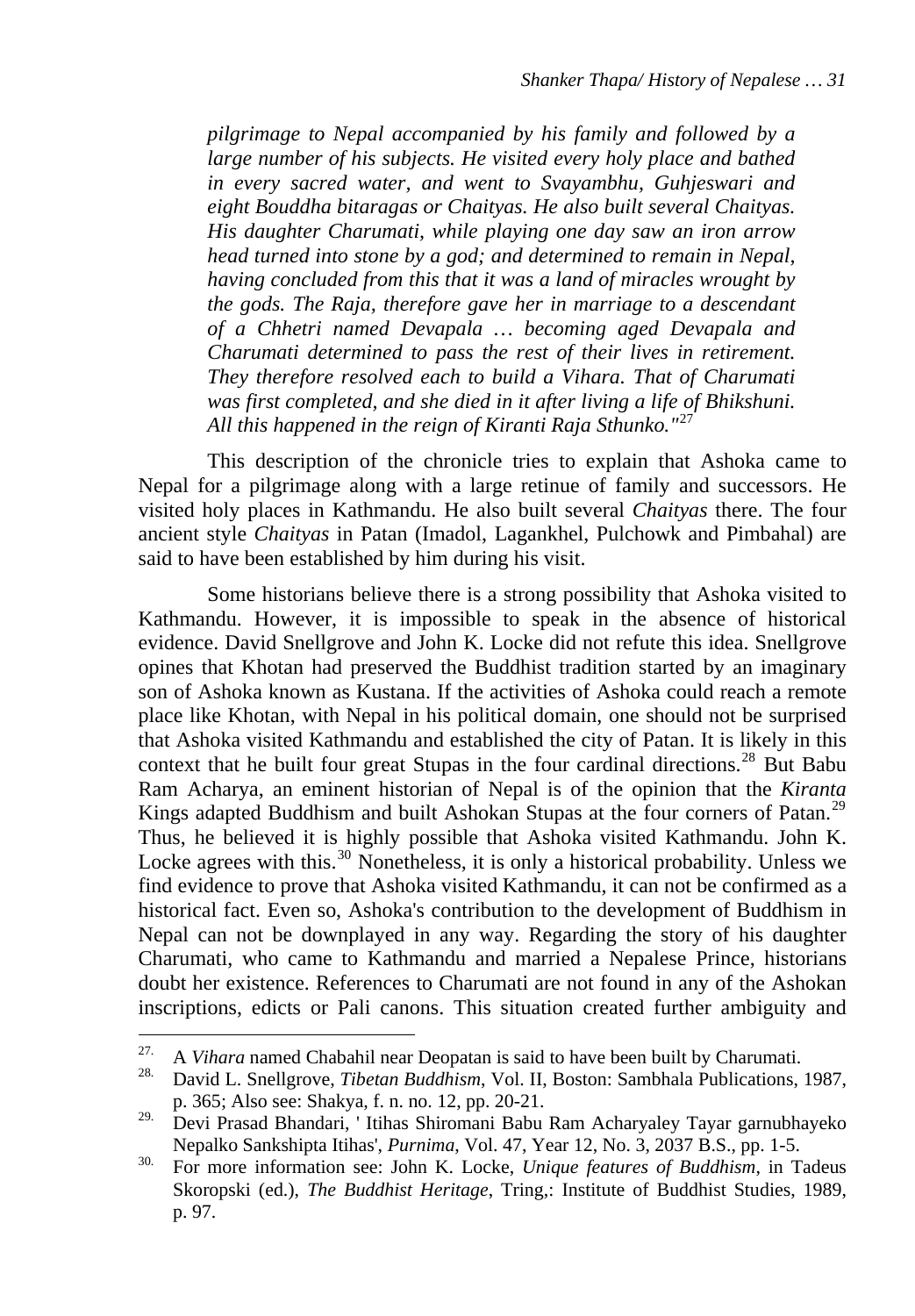confusion in terms of historical description of Charumati in the history of Buddhism in Nepal.

As concerns the introduction of Buddhism in the Kathmandu Valley, we have to depend on legends. There is no clear idea about how Buddhism came to Nepal, but according to legends, Buddhism came to Kathmandu even before the time of Gautam Buddha.<sup>[31](#page-8-0)</sup> However, history refutes this kind of idea. Although *Svayambhu* is said to have originated as the primordial Buddha in the distant past, modern historians confirmed that *Svayambhu Chaitya* was established by Vishwa (Vrisha) Deva, a Lichhavi King.<sup>[32](#page-8-1)</sup> If it became a place of Buddhist pilgrimage when it was established by Vishwa Deva, this contradicts the idea that Buddhism was introduced in Nepal before the time of Gautam Buddha. At any rate, the tradition and legends of *Svayambhu* can not be equated with history and it is thereby impossible to establish the historical authenticity of such accounts.

Since Nepal is located within close proximity to India, the Buddhist creed could have come to Nepal at anytime in ancient history. There are some references to Nepal in certain Indian classical texts. The *Mulasarvastivada Vinaya* mentions Nepal in a section relating to wool trading. It mentions that a group of *Bhikshu* stayed at Sravasti *en route* to Nepal.<sup>[33](#page-8-2)</sup> This text also mentions Ven. Anand as the resident of Kathmandu who visited his birth place to see the neighbours. As he returned from Kathmandu Sravasti with frost bitten toes, the Buddha permitted the monks to wear shoes in order to be protected from such accidents.

The account of *Mulasarvastivad Vinaya* supports the claim that Nepal was already exposed to Buddhism or to Buddhist communities.<sup>[34](#page-8-3)</sup> If this is the case, then Buddhism could have had an impact on Nepal, and if so, people probably would have been acquainted with Buddhist creeds also.

Without historical evidence, historians have no choice except to guess how Buddhism was introduced in Nepal. The mythology regarding the introduction of Buddhism in Nepal is very popular among the Buddhist laity even until the present time. As a result, they strongly believe in the truth of the historical Buddha's visit, as well as that of the other Buddhas, including Manjusri. This belief is strongly tied to the religious beliefs of ordinary followers.

<span id="page-7-0"></span>The Lichhavi inscriptions attest to the fact that Buddhism was fully developed in Nepal by the later part of the ancient period,  $35$  but no dependable historical sources have been found so far to authenticate the historical imagination

<span id="page-7-1"></span> $rac{1}{31}$ .  $\frac{31}{32}$  Vajracharya, f. n. no. 7, pp. X-XI.

Dhanavajra Vajracharya and Kamal Prakash Malla (eds.), *The Gopalraj Vamsavali,* Kathmandu: Franz Steiner and Nepal Research Center, 1985, Folio 20 *Kha* 3, pp. 28 and 76.

<span id="page-7-2"></span><sup>&</sup>lt;sup>33.</sup> Sylvan Levi, 'Le Nepal' , *Kailas*, Vol. 3, No. 1, 1975, p. 12; Shakya, f. n. no. 2, p. 19.  $\frac{34}{10}$ . Mulgary stined by Vecture Shakya, f. n. no. 2, p. 19.

<span id="page-7-3"></span><sup>&</sup>lt;sup>34.</sup> Mulsarvastivada Vinaya Vastu, Shakya, f. n. no. 2, pp. 16-19.<br><sup>35.</sup> Hari Barn Jachi, Manglha Bugghin Abbilahh, Kathmandu, Bar

Hari Ram Joshi, *Nepalko Prachin Abhilekh,* Kathmandu: Royal Nepal Academy, 2030 B.S., pp. 66-70 and 293-297.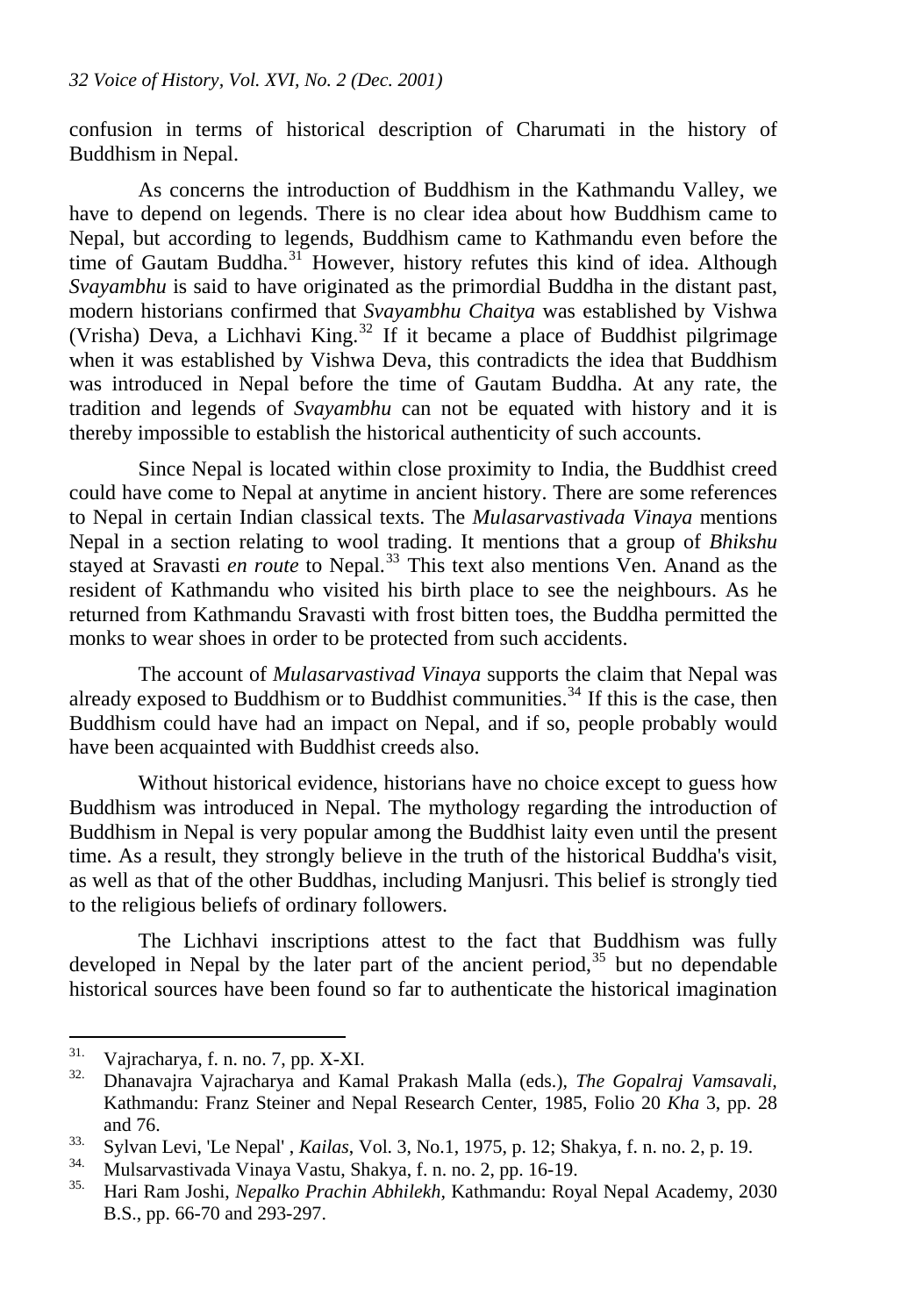that Buddhism was introduced to Nepal even before the time of the historical Buddha. It is merely an oral tradition of the Buddhists of Nepal. The visit of Shakyamuni Buddha and Emperor Ashoka to Kathmandu are over emphasized and exaggerated in legendary accounts of Nepalese Buddhism, although no historical evidence supports this hearsay and accounts. They have historical bearings whatsoever.

Gum *Vihara*, on the other hand, is the oldest form of evidence of Buddhism in Nepal. It was a *Vihara* which was established in ancient times and it is said to be the oldest *Vihara* in Nepal. This *Vihara* was very popular during the ancient times. Historians suggest that the term *Gum* belongs to the Kirant language.<sup>[36](#page-9-1)</sup> With a lack of other evidence, the existing sources support the notion that Buddhism entered Nepal during the *Kiranti* rule, when Gum *Vihara* was established. Dhanavajra Vajracharya, a noted native historian, believes that Hinayana Buddhism came to Nepal around the end of *Kiranti* rule.<sup>[37](#page-9-2)</sup> The ancient inscription found in Sankhu near the *Vihara* confirms the existence of the *Mahasanghika Bhikshu Sangha.* This is very important historical evidence for piecing together the history of Buddhism in Nepal.

#### **The Lichhavi Period:**

The attitude of Lichhavi rulers towards Buddhism and their polices continued to play a prominent role in the development of Buddhism. It is supposedly called the golden age in the growth of Buddhist history in Nepal. The cooperative attitude of the Lichhavi rulers finally provided a basis for the overall development of Buddhism in ancient Nepal.

While writing about the history of Buddhism in Nepal, emphasis should be given to the policies adopted by ancient Kings like Mana Deva, Shiva Deva, Narendra Deva, Amshuvarma, Vrisha Deva and others. Even before them, there was already a *Vihara* which was very famous during that time. The *Vihara* was called Gum *Vihara*, and is a pre-Licchavi historical *Vihara* of Nepal which is mentioned in various historical documents, including the *Gopalraj Vamsavali* as well as other inscriptions. The *Vamsavali* mentions- [38](#page-10-0)

*"Manadeva…mahaghorapapa kritena maharodamana bhramitva Gum Vihara Sikhare tapa kritan. Tapu prabhavanmahachetamutpaddyate pratisthitasca."* 

<span id="page-8-1"></span><span id="page-8-0"></span>(Due to the sin committed by Mana Deva, he sat meditating in Gum *Vihara*. As a result a great *Chaitya* was created and consecrated).

<span id="page-8-3"></span><span id="page-8-2"></span><sup>36.</sup> Dhanavajra Vajracharya, 'Gum *Vihara*', *Madhuparka*, Year 4, No. 12, 2028 B.S., pp. 22-25; Bhadra Ratna Vajracharya (ed.), *Dhanavajra Vajracharyaka Aitihasik Lekh Sangraha*, Lalitpur: Hera Devi Shakya, 2056 B. S., pp. 8-10. 37.

<sup>&</sup>lt;sup>37.</sup> Vajracharya and Malla, f. n. no. 32, p.9.<br><sup>38.</sup> Sai Constrai Vameavali folio no. 206. *Ib* 

Sri Gopalraj Vamsavali folio no. 206, *Ibid*.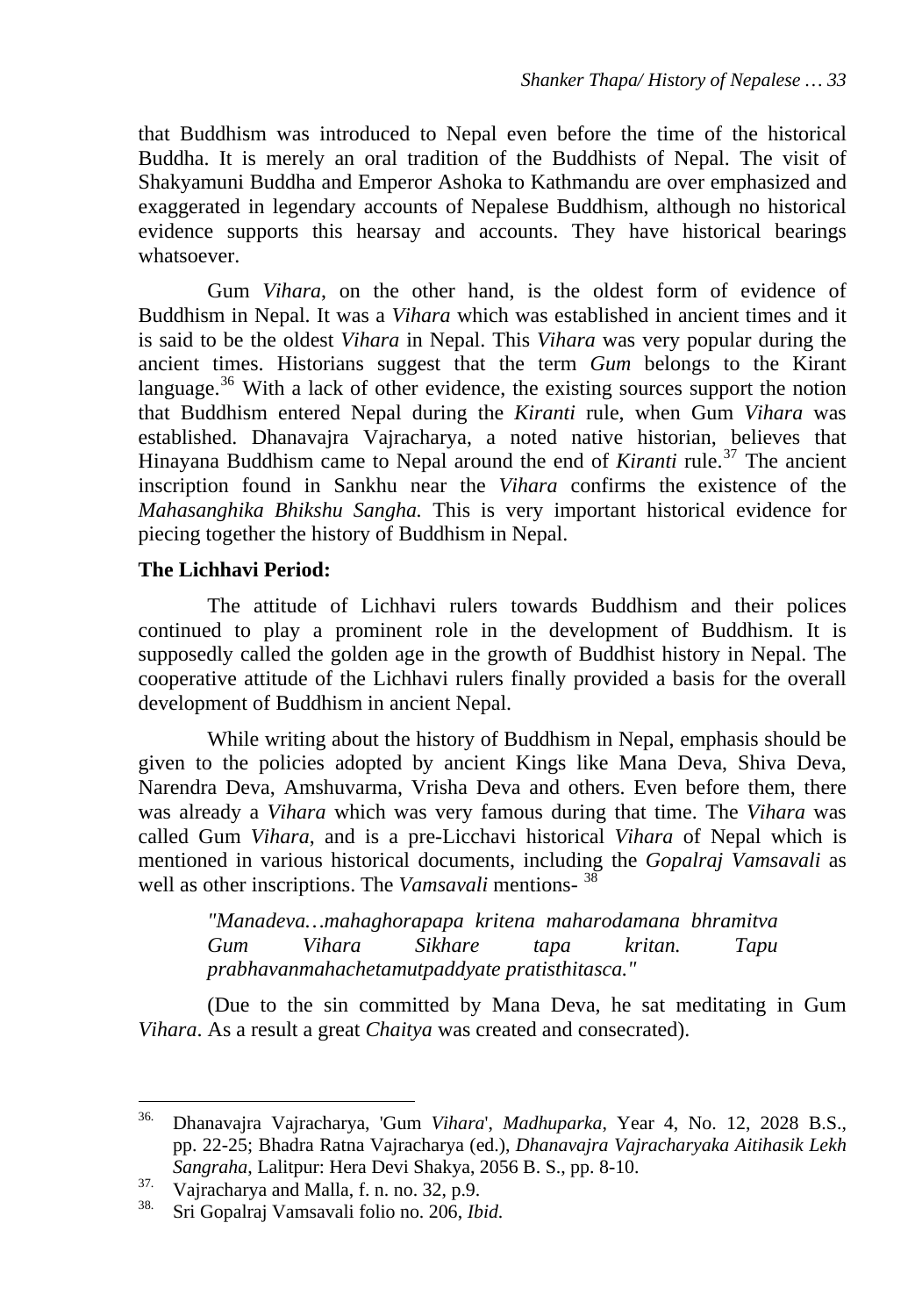#### *34 Voice of History, Vol. XVI, No. 2 (Dec. 2001)*

This proves the fact that it had already become popular monastery by the time of Mana Deva, and was considered to be the most distinguished *Vihara*. It was established during *Kiranti* rule.<sup>[39](#page-10-1)</sup> It was the first Buddhist *Vihara* to be established in the Kathmandu Valley, and was very famous during Amsuvarma's time.<sup>[40](#page-10-2)</sup>

It is also said that the term *Gubhaju* refers to those who were ordained at Gum *Vihara*. They were called *Gum bahalju*. This terminology was later changed to *Gubhaju,* which literally means a respected person from Gum *Vihara*. Gum *Vihara* has also played a significant role in the development of Vajrayana Buddhism in Nepal,[41](#page-10-3) as mentioned earlier, it is a *Vihara* from the *Kiranti* period. Some historians, however, have mistakenly believed it to have been built by King Vrisha Deva of Lichhavi dynasty.<sup>[42](#page-10-4)</sup>

It is obvious that Buddhism entered Nepal sometime before the establishment of Gum *Vihara*. In fact, as mentioned in the *Mulasarvastivada Vinaya*, Nepal was known to some *Bhikkhus* living outside of Nepal at the time of Gautam Buddha knew about Nepal, but we have no supporting evidence to prove that Buddhism was introduced to Nepal during Buddha's life time. It can only be assumed that it entered Nepal before the time of the historical Buddha in the light of relevant events and mythological traditions, which lack historical evidence.

History can not be based on religious sentiment. All the prevailing myths and legends of Nepalese tradition relating to the Buddha and Buddhism in Nepal are the products of Nepalese people's religious beliefs. Certainly it has religious value which is ingrained in the belief system of the Buddhist people of Nepal. Nevertheless, it can not be regarded as historical fact.

Dhanavajra Vajracharya, a noted historian of Nepal, is of the opinion that Buddhism came to Nepal during the *Kirant* period, but historically, Buddhism was well developed and accepted in Nepal under the Lichhavis. Available documentary evidence mentions that a large number of Viharas, *Bhikshuni* and *Bhkshu Sangha*  and the Mahasanghika and Vajrayana faiths have existed in Nepal ever since the Lichhavi period. In fact, Buddhism became so popular during the period that a large number of devotees made lavish donations in the name of Buddhism.

The Lichhavi rulers played a very significant role in the development of Buddhism in Nepal. Some of the rulers, especially Vrisha Deva, Narendra Deva, Amshuvarma and Shiva Deva were very prominent in this respect. They made a great contribution to the development of Buddhism in one way or another. A chronicle of Nepal entitled *Gopalraj Vamsavali* mentions several Lichhavi Kings, such as Vrisha Deva, Amshuvarma, Dharma Deva, Shiva Deva and Mana Deva, in

 39. <sup>39.</sup> Vajracharya, f. n. no. 1, p. 510.

<span id="page-9-1"></span>Shankar L.al Joshi, *Nepal Under Amshuvarma*, New Delhi: Anmol Publications, 1993, p. 157. 41. *Ibid*. 42. *Ibid*, p. 158; Dhanavajra is of opinion that this is the Kiranta period *Vihara*.

<span id="page-9-2"></span>

<span id="page-9-0"></span>Vajracharya, f. n. no. 32, pp. 22-25.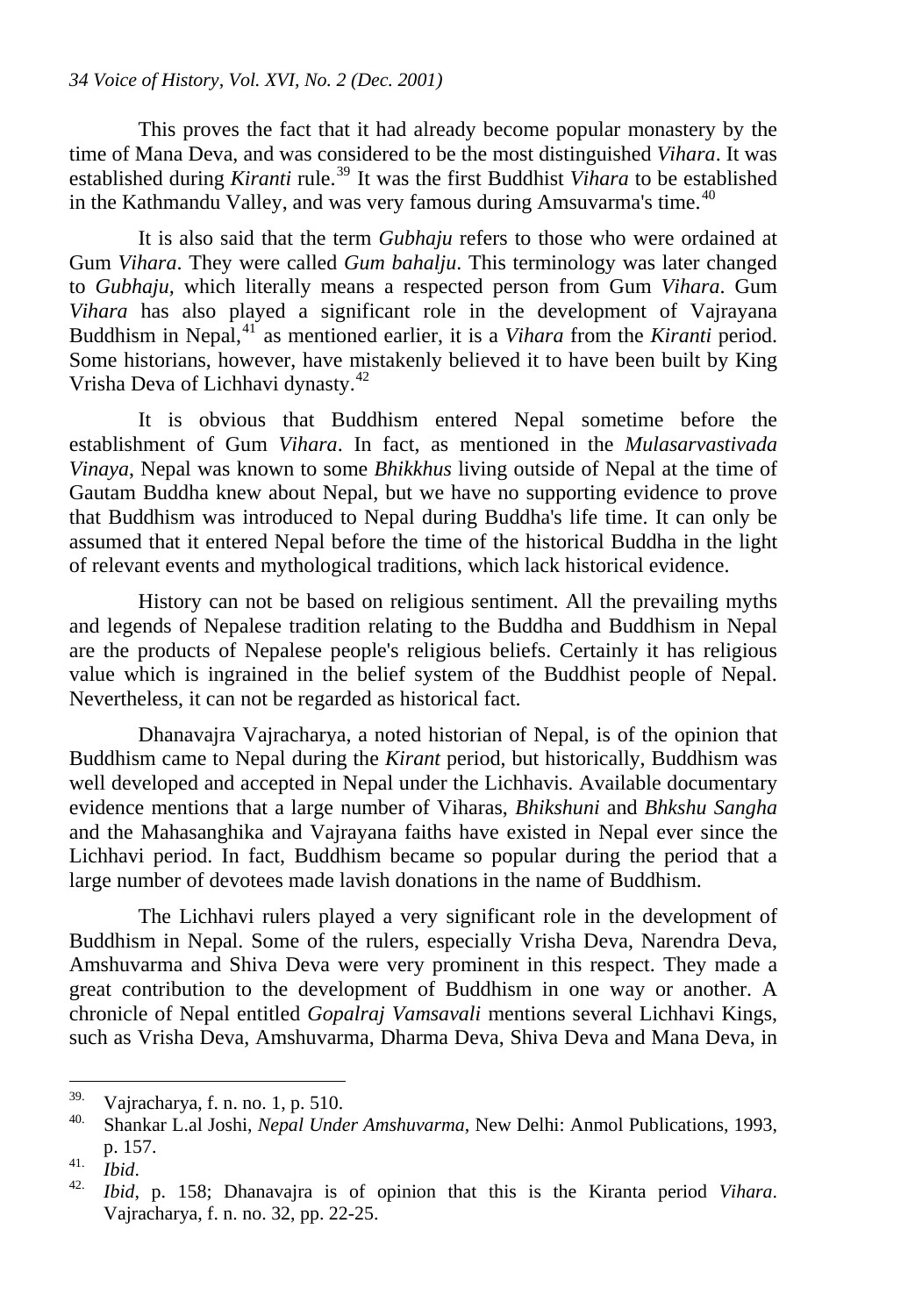connection with the development of Buddhism. King Vrisha Deva has been praised as the *Sugata shashana pakshyapati* (the patron of Buddha's rule) in Licchavi inscriptions, and is referred to as one who favoured Buddhism. The Pashupati inscription of Jaya Deva II dated Samvat 157 mentions-<sup>[43](#page-11-0)</sup>

*Ekadasa Kshitipatinaparancha bhupam hitvantare vijayino Jayadeva Vamna Srimanbabhuva Vrishadeva eti pratito rajottama sugatashashana Pakshyapati* 

(After twelve Kings from the reign of victorious Jaya Deva II there arose the best king, Vrisha Deva, who is devoted to Buddhism).

The Changunarayan pillar inscription of Mana Deva also mentions the deeds of King Vrisha Deva. He is referred as a King less interested in wars. He is also mentioned as a man of destiny who was faithful in his words. The text mentions-

*(Srima) ccaru (a) yaptatapabibha (vairabbya) amasangleshepakrit (raja) bhud vrishadeva ityanu (Pama sa) tyapratijno daya*. [44](#page-12-0)

 The Pashupati inscription of Jaya Deva II proves that he favoured Buddhism very much. He also constructed Svayambhu *Chaitya*. [45](#page-12-1) *Bhasa Vamsavali* further mentions that King Vrisha Deva constructed Manjubahal which is known as *Dhando Chaitya*. [46](#page-12-2) Chabahil *Chaitya* was popularly known as Dhando during the medieval period. <sup>[47](#page-12-3)</sup> The inscription placed in this *Chaitya* is dated older than the Changu Narayan inscription of Mana Deva.<sup>[48](#page-12-4)</sup>

Wright's *Vamsavali* also mentions King Vrisha Deva.<sup>[49](#page-12-5)</sup> It states -

*"He was a pious king. He daily fed Vajrayogini, before taking his own meals. He repaired the Chaitya built by Dharmadatta (Dhanadev Chaitya), and built several Viharas for Bhikkhus to live in. He was one day to visit one of the four large Chaityas which were built on the anniversary of the commencement of the Satya Yuga and being struck by severe illness, he died there. The servants of Yama took him to their master's kingdom; but Yama, when he saw him chided them for having brought such a virtuous man to hell. He was therefore released, and restored to life again. He then compared what he had seen in Hell with what was written about it in the Karandavyuha, and finding that they agreed, he was* 

 $\frac{1}{43}$ .

Vajracharya, f. n. no. 1, p. 549;, and Joshi, f. n. no. 35, pp. 577-589.<br>
<sup>44.</sup> Changunarayan Inscription dated 386; *Ibid.*, p.10, Joshi, f. n. no. 35, pp. 6-12.

<span id="page-10-2"></span><span id="page-10-1"></span>Changunarayan Inscription dated 386; *Ibid*., p.10, Joshi, f. n. no. 35, pp. 6-12. 45. *Raja Vrishvadeva… Tenakrita Sinaguvihara Chaitya Bhattarika pratishthita Sampurna krita*. Vajracharya *et al*, f. n. no. 27, folio 20, p. 28.<br><sup>46.</sup> *Bhasa Vamsavali*, Vol. 1, Kathmandu : Dept. of Archaeology, 1963, p.56.<br><sup>47.</sup> Vairasharya f. n. no. 1, p. <sup>2</sup>; Joshi, f. n. no. 25, pp. 66.70.

<span id="page-10-3"></span><sup>&</sup>lt;sup>47.</sup> Vajracharya, f. n. no. 1, p. 3; Joshi, f. n. no. 35, pp. 66-70.<br><sup>48.</sup> Heritam Joshi, *Himinala*, Lalitnur, The author, 2028 B.S.

Hariram Joshi, *Himjvala*, Lalitpur: The author, 2028 B.S., pp. 1-9.

<span id="page-10-4"></span><span id="page-10-0"></span><sup>49.</sup> Wright, f. n. no. 17, pp. 69-70.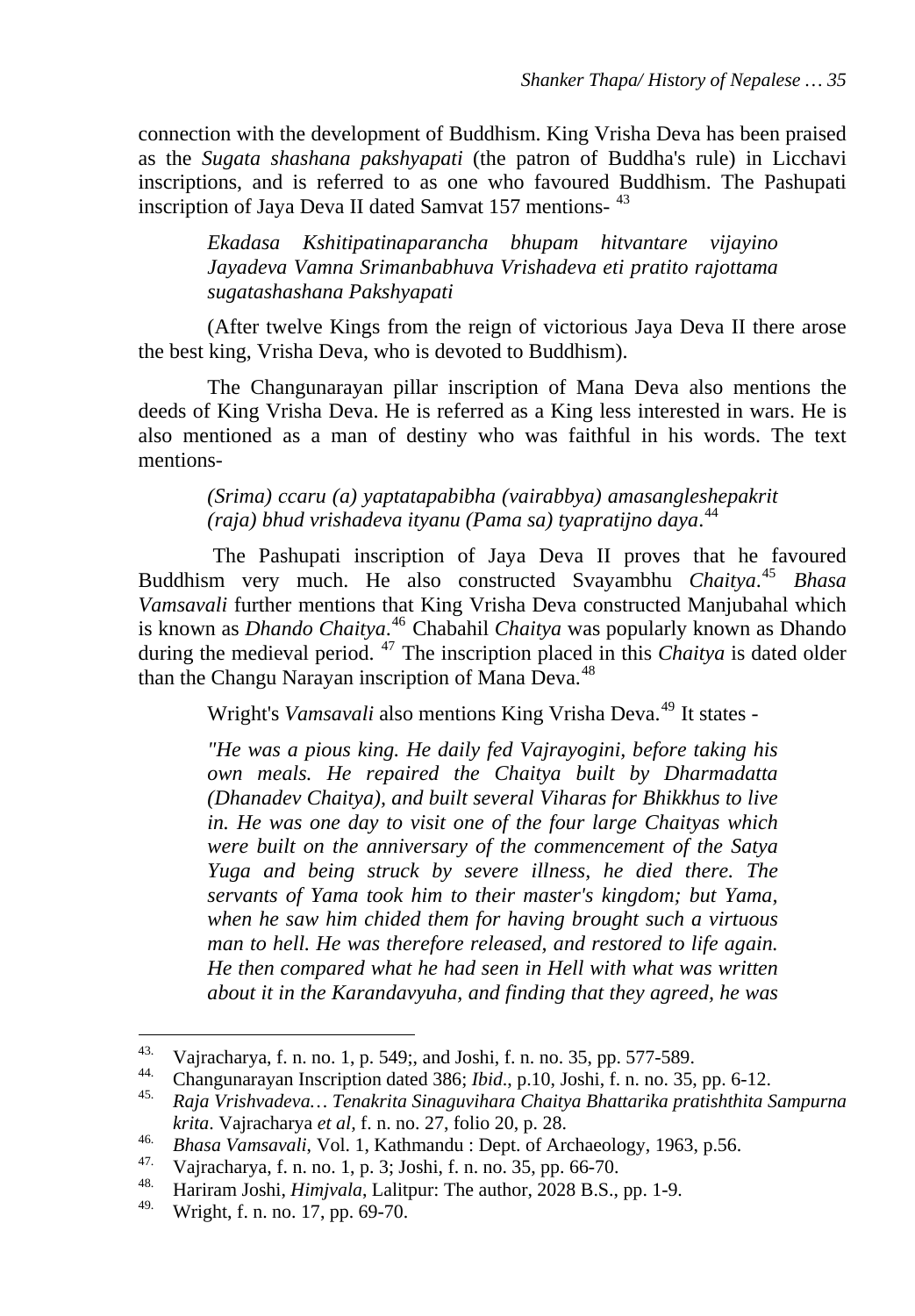*pleased… he placed an image of Pancha Buddha near Godavari, calling the place by the name of Bandya gaon."* 

After Vrisha Deva, there were some other Lichhavi Kings who were also connected with Buddhism in ancient times in one way or another.

During the Lichhavi period, the most important aspect of Buddhism was that it was organized around the *Bhikshu* and *Bhikshuni Sangha*. The Lichhavi inscriptions mention different *Sanghas* such as- the *Arya Bhikshu Sangha* and *Arya Bhikshuni Sangha*. The rulers constructed *Vihara* and granted land and gave donations to the *Sangha* for its survival. In fact, it had been a pious act to make donations to the *Sangha*. [50](#page-13-0) The Hadigaon inscription of Amsuvarma listed several Viharas as recipients of donations provided by the king.<sup>[51](#page-13-1)</sup> Similarly, some of the *Bhikshu Sangha* were given significant rights as well. The Pashupati Vajraghar and Yagabahal inscriptions of the Lichhavis mention the rights delegated to the *Sangha* of *Sri Sivadeva Vihara*. [52](#page-13-2) The rights granted until that time were very significant, and made the *Sangha* very powerful as well as popular among the people.

The term Sangha is referred in the following Lichhavi inscriptions-

Chabahil inscription $53$  -

*Sanghasya bhaktyartha Pujarthanca Mahamune…*

This inscription explains an endowment for the purpose of providing food to the *Bhikshu Sangha*. This inscription is thought to be from Vrisha Deva's time. The *Bhikshu Sangha* already became popular and well organized in Nepal by this time.

The Hadigaon Inscription of Amshuvarma is very important regarding the history of Buddhist *Vihara* in Nepal. It describes the donations granted by the ruler to the prominent Viharas. The Viharas were given grants of 6 *Purana* 2 *pana* which is equivalent to the grant amount designated to Pashupati Nath. The amount given to the Viharas is as follows-

| Gum <i>Vihara</i>    | 6 Purana 2 Pana |
|----------------------|-----------------|
| Sriman <i>Vihara</i> | 6 Purana 2 Pana |

 $\frac{1}{50}$ . Some famous ancient *Vihara* are Gum *Vihara*, Sriman *Vihara*, Sivadev *Vihara*, Kharjunika *Vihara* and Ajika *Vihara*. Vajracharya, f. n. no. 1, p. 320; Also see Rajendra Ram, *History of Buddhism in Nepal 704-1396,* Patna: Jana Bharati

Prakashan, 1977, pp. 21-31.<br>
<sup>51.</sup> Vajracharya, f. n. no. 1, pp. 320-322; Joshi, f. n. no. 35, pp. 293-297; 'Hadigaonko Amshuvarmako Shilalekh', *Purnima*, Vol. 14, Year 4, No. 2, 2024 B.S., p. 123.<br>
S<sup>2</sup>. Moirocharua, f. p. p. 4. 1 pp. 406, 506; Joshi, f. p. p. 35, pp. 508, 510, 513, 515

Vajracharya, f. n. no. 1, pp. 496-506; Joshi, f. n. no. 35, pp. 508-510, 513-515; 'Patan Yagbahalko Narendra Devako Abhilekh', *Purnima*, Vol. 14, Year 4, No. 2, 2024 B.S., pp. 117-119; 'Pashupati Vajragharko Narendra Devako Abhilekh', *Purnima*, Vol. 14, Year 4, No. 2, 2024 B.S., pp. 119-121.

<span id="page-11-0"></span>Vajracharya, f. n. no. 1, pp. 1-2; Also see: Ramji Tewari *et.al*, *Abhilekh Sangraha*, Kathmandu: Itihas Samsodhan Mandal, 2020 B.S., and Joshi, f. n. no. 35, p.66.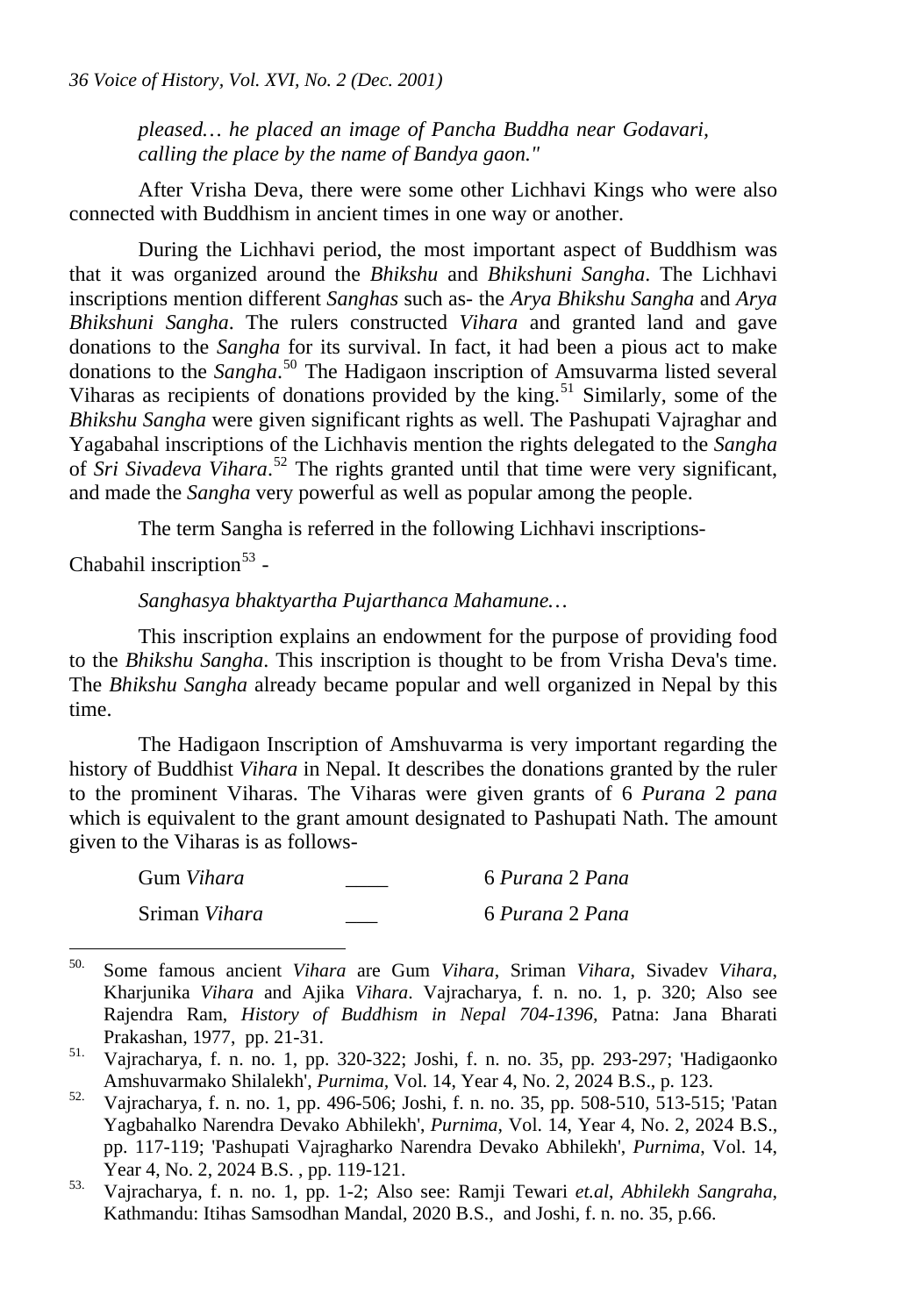| Sri Raj Vihara          | 6 Purana 2 Pana               |
|-------------------------|-------------------------------|
| Kharjurika Vihara       | 6 Purana 2 Pana               |
| Madhyama Vihara         | 6 Purana 2 Pana               |
| <b>Ordinary Viharas</b> | 3 Purana 1 Pana <sup>54</sup> |

Chapatatole Inscription mentions -

 $\overline{a}$ 

*"Gandhakuti pratisanskaranaya tadprayojane ca caturbiwsha Mahayana Pratipannarya Bhikshuni Sangha paribhogayakshyayanibi pratipadita…"* 

This inscription is about an endowment which was dedicated for the renovation of the main shrine and for feeding the *Bhikshuni Sangha*. It was a Mahayana *Bhikshuni Sangha*. [55](#page-14-1)

The Bandahiti inscription also mentioned -

*Bhagabatasyavalokitesvarasya dhupa dipina ma 2 Aryasanghasya ca ma 5.*

(2 *manika* to offer lights to Aryavalokitesvara, and 5 manika for *Aryasangha*). It helps to know that Bodhisattva Avalokitesvara had already become very popular by Amshuvarma's time.

This inscription explains that the Avalokitesvara cult already became very popular in Nepal during the Lichhavi period, so, generous devotees donated land for the management of the *Pujas* and to provide food to the *Aryabhikshu Sangha*. [56](#page-14-2) The Brahmatole inscription also attests to the popularity of the Avalokitesvara cult around Nepal Samvat 479.[57](#page-15-0) This inscription also mentions Aryavalokitesvara. The worship of Avalokitesvara became popular in ancient Nepal.

The ancient inscriptions found at Yagabahal and Pashupati Vajraghara, are very important in the analysis of the Buddhist history of Nepal. These inscriptions are identical in content. According to these inscriptions -

1. The amount collected in fines for different crimes (100 Pana to remove deceased fetus from the womb of a deceased pregnant woman, 3 Purana 3 Pana penalty to those who did not take care of cattle, confiscated property of those involved in five big crimes (*Pancha Mahapapa*). The confiscated properties were given to the *Arya Bhikshu Sangha* of Sri Shiva Deva

<span id="page-12-1"></span><span id="page-12-0"></span><sup>54.</sup> Vajracharya, f. n. no. 1, pp. 320-322, Also See: Joshi, f. n. no. 35, p. 293-297; *Purnima, f. n. no.* 51.

<span id="page-12-2"></span>Vajracharya, f. n. no. 1, pp. 382-383, Tiwari, f. n. no. 53, Vol. V; Joshi, f. n. no. 35, pp. 113-115.<br>56. Dhanayaira M

<span id="page-12-4"></span><span id="page-12-3"></span><sup>&</sup>lt;sup>56.</sup> Dhanavajra Vajracharya, f. n. no. 1, p. 386; Joshi, f. n. no. 35, pp. 322-324.  $\frac{57.}{12}$ . Vairacharya, f. n. no. 1, pp. 185, 186. Tawari, f. n. no. 53, Vo. 1, Joshi, 1

<span id="page-12-5"></span>Vajracharya, f. n. no. 1, pp. 185-186, Tewari, f. n. no. 53, Vo l I, Joshi, f. n. no. 35, pp. 146-147.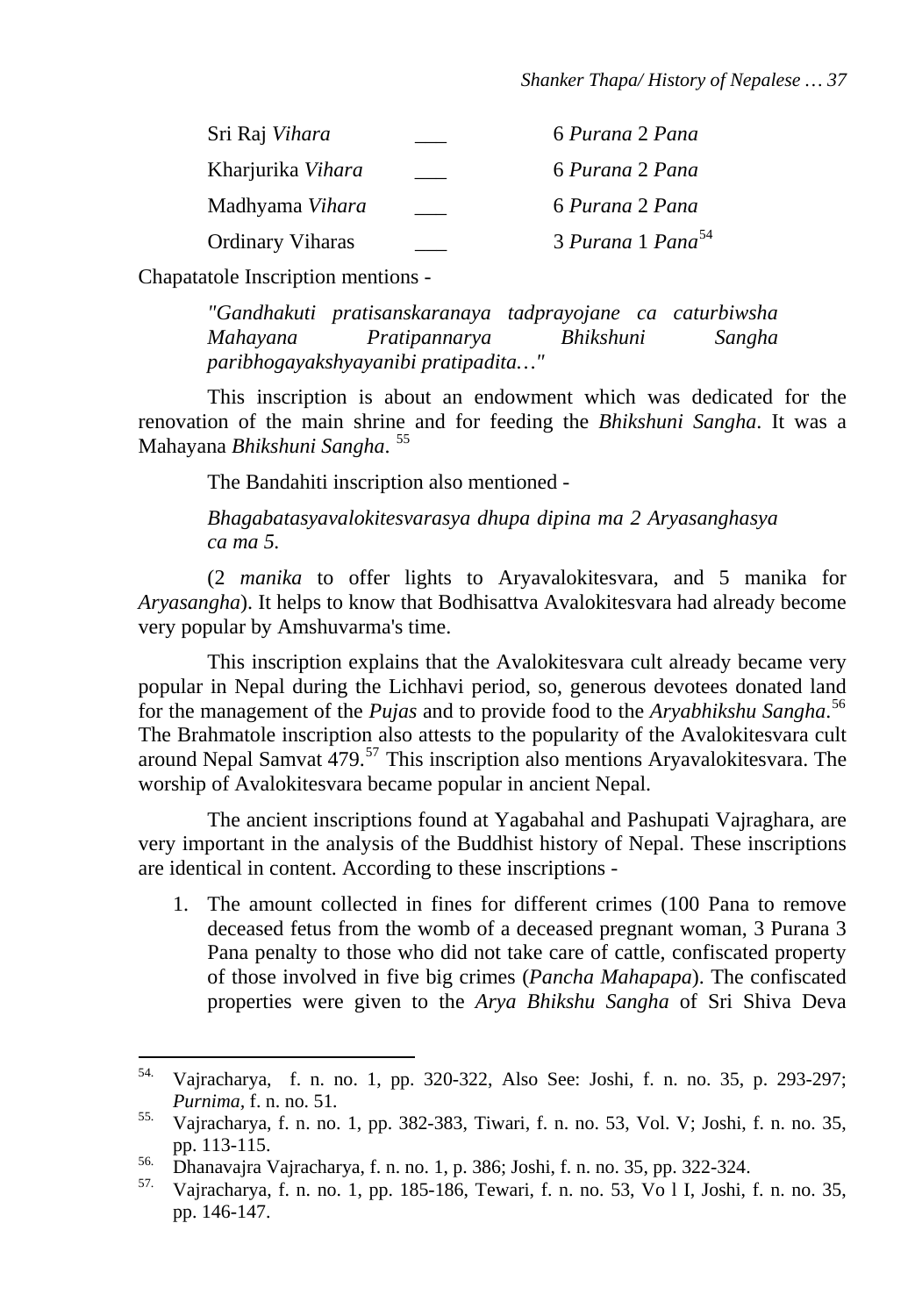*Vihara*. [58](#page-15-1) Similarly, Shiva Deva *Vihara Sangha* was entrusted with managing the water tap in the Pashupati temple area.

- 2. This *Sangha* was granted with *Birta* (tax exempt privileged land tenure) land.
- 3. *Bhikshu Sangha* was also given limited judicial rights in order to settle minor disputes.<sup>[59](#page-15-2)</sup>

These inscriptions also mention a large number of Viharas including very famous Viharas such as Madhyama *Vihara*, Raj *Vihara*, Abhayaruci *Vihara*, Caturbhalasan Vartakalyanagupta *Vihara* and so on.<sup>[60](#page-15-3)</sup>

The Lichhavi inscription found at Musum *bahal* mentioned -

*Sarvasattva hitaya…tasya sanskara punyartham Bhikshuni Sangha Samarpita pana purana sahita … prakalpya tat..* 

(for renovation and worship *Purana* and *Pana* are donated to the *Bhikshuni Sangha*).

It has already been proven that *Bhikshuni Sangha* was a well established institution in the ancient times, but no references to the *Bhikshuni Sangha* have been found among the historical descriptions and evidence of the medieval period.<sup>[61](#page-16-0)</sup> Thus, it may be assumed that the well developed and patronized *Bhikshuni Sangha* did not exist in the medieval times, but the reason is still unknown.

The Sankhu inscription of Lichhavi period is regarded as very important historical evidence for the study of history of Nepalese Buddhism. Although it is in a fragmented state, it provides information about the Mahasanghika monks of Nepal. Therefore, it has enormous historical value.<sup>[62](#page-16-1)</sup> The text of the fragmented Sankhu inscription is as follows -

*deyadharmoyam Sridharmarajikamatya* 

*… … … Sanghikabhikshu Sanghasya … … …* 

<span id="page-13-0"></span>It mentions the existence of the *Sangha* that belonged to the Mahasanghika sect of Buddhism, and proves the antiquity of Buddhism in this area. Not only the *Bhikshu* lineage, but also a lineage of Mahasanghika *Bhikshuni* lineage functioned well. An inscription discovered in Bhaktapur also mentioned a Mahasanghika *Bhikshuni* lineage, which existed in the area. In fact, various inscriptions found in

<span id="page-13-1"></span> 58. Vajracharya, f. n. no. 1, pp. 496-506, and Joshi, f. n. no. 35, pp. 508-510 / 513-515.

<span id="page-13-2"></span><sup>59.</sup> Joshi, f. n. no. 35, pp. 508-519, and Vajracharya, f. n. no. 1, pp. 501-506; *Purnima*, f. n. no. 52, pp. 117-121.

Vajracharya, f. n. no. 1, pp. 320, 496-497, 505 and 540, Joshi, f. n. no. 35, pp. 293-296, 479-480, 513-515, 558 and 561.<br>
Vajracharya, f. n. no. 1, p. 507.

<span id="page-13-3"></span>

<sup>&</sup>lt;sup>62.</sup> *Ibid*, p. 508, and Joshi, f. n. no. 35, pp. 523-525.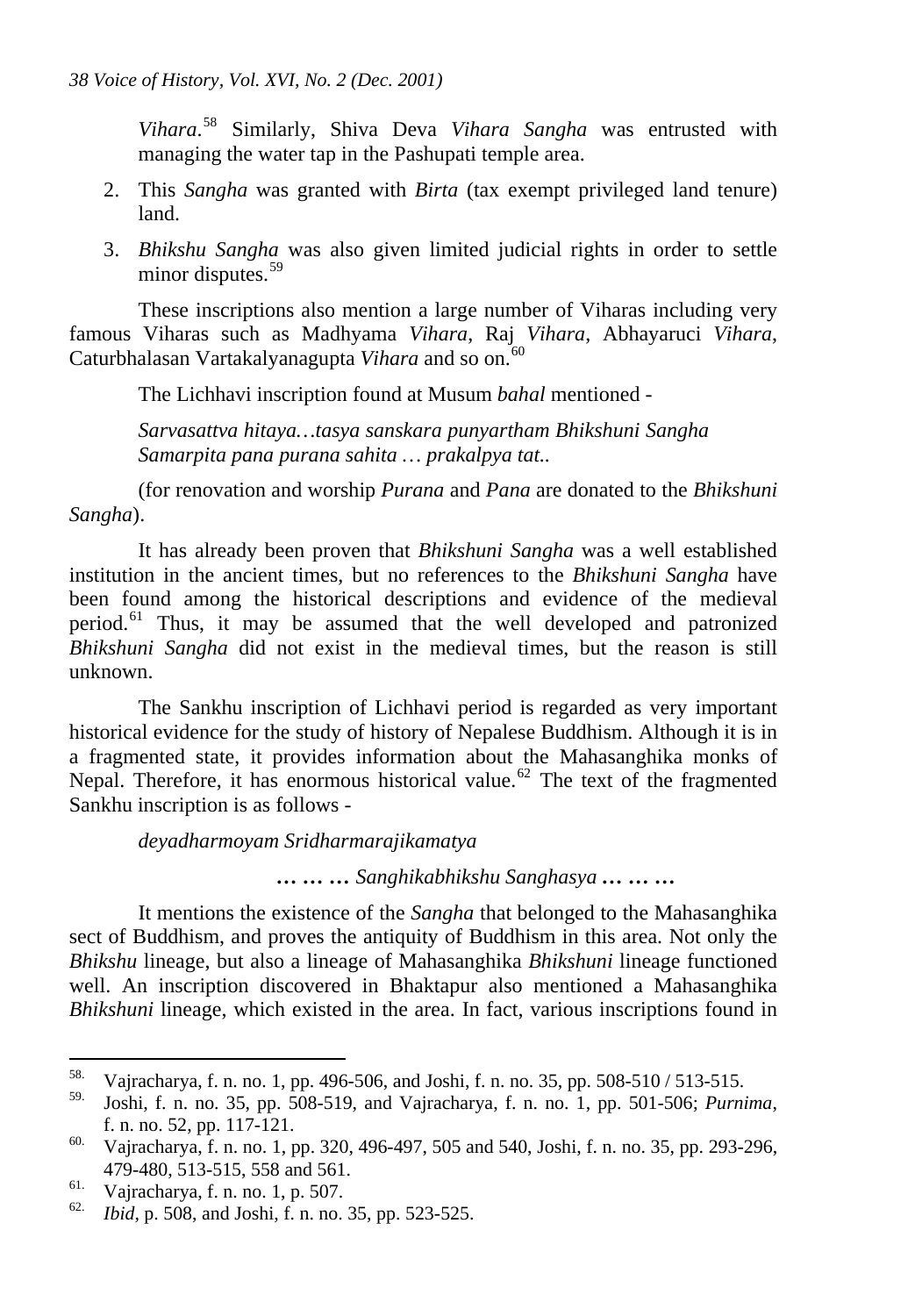Patan referred to the *Arya Bhikshuni Sangha*, and a newly discovered ancient inscription at Chyamasingha in Bhaktapur also mentioned the *Mahasanghika Bhikshuni Sangha*. It has been considered to be very important because it identified Nepal's ancient *Bhikshuni Sangha,* which was organized according to the *Mahasanghika Vinaya* lineage.<sup>[63](#page-16-2)</sup>

These citations prove that the *Sangha* was very popular in ancient Nepal. It was a place for women to take refuge for their spiritual quest against worldly sufferings. An aspirant usually renounced the worldly society for spiritual purposes. The *Sangha* provided leadership to the entire movement. From the date of the Chabahil inscription, the word *Sangha* is referred to repeatedly in various other Lichhavi inscriptions. The *Sangha* community remained so popular and sacred that they were occasionally entrusted with minor judicial rights also. All such descriptions found in ancient inscriptions prove that the Buddhist *Vihara* were very active centers of Buddhist activities in ancient Nepal.<sup>[64](#page-16-3)</sup>

Both the *Bhikshu* and *Bhikshuni Sangha* operated side by side. We have ample evidence to support this fact.<sup>[65](#page-17-0)</sup> Most of the prominent ancient Viharas were located in and around the Patan area. The inscription of Yagabahal mentions famous Viharas such as Sri Raj *Vihara*, Madhyama *Vihara*, Abhayaruchi *Vihara*, Chaturbhalatasana *Vihara*, Vartakalyana *Vihara* while describing areas of *Gullatanga grama* (present *Guita* in Patan*)*. All these *Vihara* were located in what was then the South-east area of Patan.<sup>[66](#page-17-1)</sup>

The Lichhavi period is regarded as the golden period in the Buddhist history of Nepal, that made it possible for Buddhism to flourish. The most important fact to be noted here is that religious syncretism was an important feature of the society of that time. Many religions and religious cults had an equal opportunity to flourish side by side.

Therefore, Buddhism became a very popular and well established religion in Nepal, and available inscriptions attest this fact. Many rulers had faith in Buddhism which is why some of them favoured Buddhism and provided opportunities as well as material support in order for it to flourish.

A large number of *Vihara* existed during the Lichhavi period, when the *Bhikshu* and *Bhikshuni Sangha* were formed. In fact, there were two kinds of followers; those who renounced worldly desire and became monks, and the

<span id="page-14-0"></span><sup>63.</sup> *Pasuka,* Vol. 2, No. 11, N.S. 1118. Also see - Min Bahadur Shakya, 'A Historical Analysis of Monasticism in Newar Buddhism', *Voice of History*, Vol. XV, No. 1, June  $2000$ , pp. 65-80.

<span id="page-14-1"></span><sup>&</sup>lt;sup>64</sup>. Rajendra Ram, f. n. no. 50, pp. 91-150.

<span id="page-14-2"></span>Tewari, f. n. no. 53, Vol. V, p.8; Vajracharya, f. n. no. 1, pp. 505-10, 382 and 383; Joshi, f. n. no. 35, pp. 113, 293, 479 and 508.<br><sup>66.</sup> Veiracharya, f. n. no. 1, pp. 499-501 and 505.

Vajracharya, f. n. no. 1, pp. 499-501 and 505; Joshi, f. n. no. 35, pp. 513-515.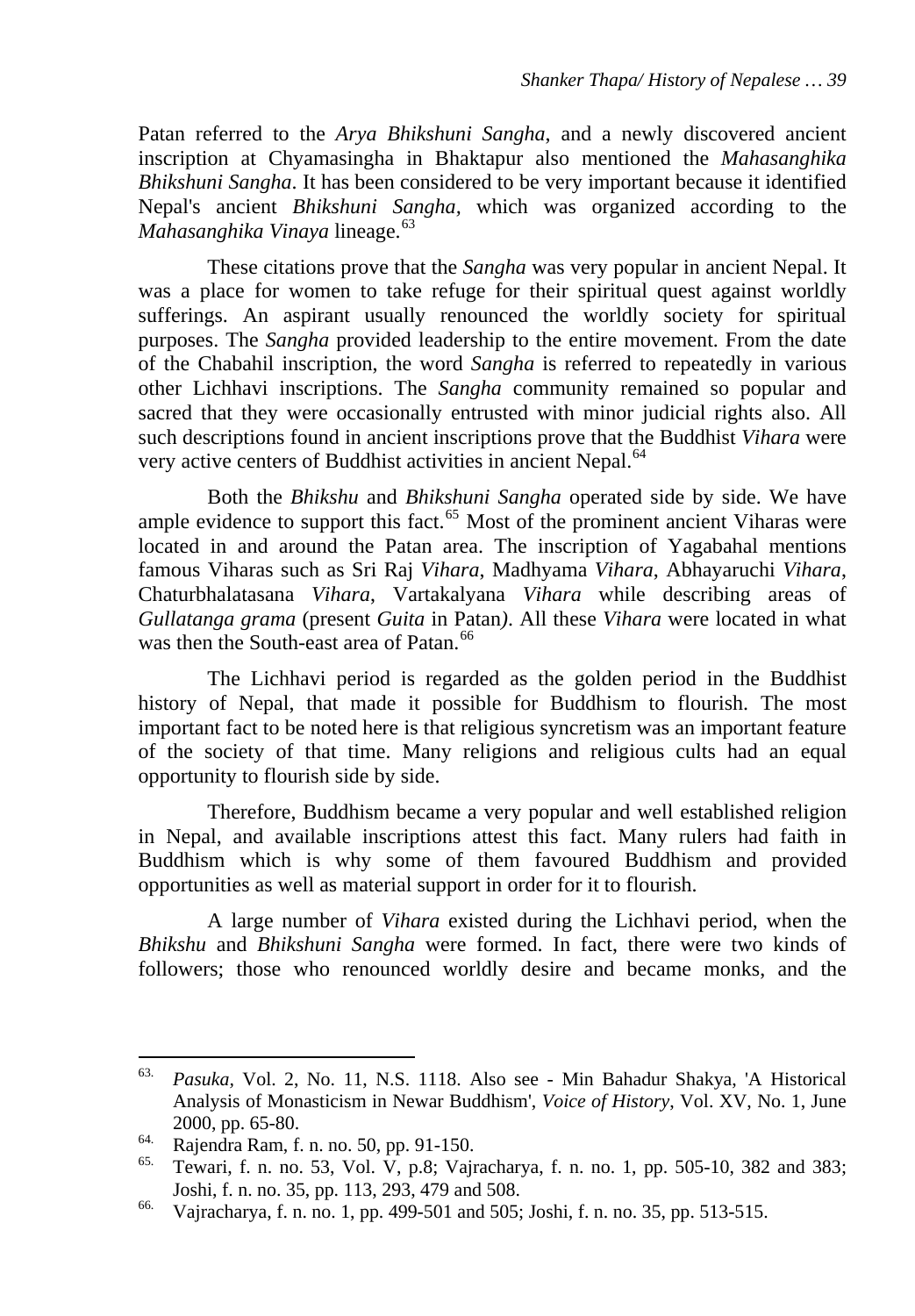*40 Voice of History, Vol. XVI, No. 2 (Dec. 2001)*

community of household *Acharyas* or the lay *upasaka*. The following description of Wright's Chronicle further proves this fact. It states that-[67](#page-17-2)

*Bhaskar Varma entrusted daily worship, and the ceremonies accompanying it (of Pashupati), to Buddhamargi householder Acharyas. The rules and ceremonies to be observed he caused to be engraved on a copper plate, which he lodged with the Bhikshus of Carumiti Vihara.* 

The available inscriptions do not mention specific Buddhist sects that remained dominant in Nepal. The Sankhu inscription alone mentioned the *Mahasanghika Bhikshu Sangha* and Amshuvarma's Gokarna inscription mentions the term Vajrayana. The names of deities, such as Dharmaraja Lokesvara, Yamantaka, Pancha Buddha etc. are mentioned in different inscriptions. This proves that Buddhism in ancient Nepal largely followed the Mahayana tradition.<sup>68</sup>

The prevalence of Avalokitesvara images in many places in Nepal and tradition of placing their images in public places by individual donors as an act of merit is proof of the development of Mahayana Buddhism in ancient Nepal. The huge image of Avalokitesvara which was placed in Samvat 180 by Dharmajiva is considered to be very important in the Buddhist history of Nepal. This is mentioned in the Yangabahi inscription, $69$  and proves that the cult of Avalokitesvara became very popular among the Buddhist laity. During the first half of the seventh century, Vajrayana deities became popular among Nepalese Buddhists. Deities such as Svayambhu Vajrayogini, and Shakyamuni Buddha, are repeatedly referred to in ancient inscriptions. Similarly, *Pancha* Buddha (five celestial Buddhas) Manjusri, Vimalakirti, Samantabhadra, and Samantakusum are frequently referred to in the Lichhavi inscriptions. Those inscriptions are evidence of sufficient to prove the root of Vajrayana Buddhism in ancient Nepal.70 It is said that King Shiva Deva was also given the *acaluyegu abhisekha*, a tantric initiation in the Vajrayana tradition. $71$ 

Before this time, Shankaracharya, a devout Hindu monastic of one of the four *Pithas* in India came to Nepal. It is said that Buddhists were persecuted by him and he compelled the *Bhikshunis* to get married. He also destroyed 84,000 texts of different kinds written about Buddhism in order to popularize the Shaivite sect of Hindu religion. $72$ 

 $rac{1}{67}$ <sup>67.</sup> Wright, f. n. no. 17, p. 67.

<span id="page-15-2"></span><span id="page-15-1"></span>Naresh M. Vajracharya, *Buddhism in Nepal*, Delhi: Eastern Book Linkers, 1998, pp. 57-61.

<span id="page-15-3"></span>See: Yangabahal Inscription, Vajracharya, f. n. no. 1, p. 591; Joshi, f. n. no. 35, pp.  $622-623$ .<br> $70. \frac{\text{V} \cdot \text{G}}{\text{V} \cdot \text{G}}$ 

<sup>&</sup>lt;sup>70.</sup> Vajracharya, f. n. no. 1, pp. 387-388.<br><sup>71.</sup> Whicht f. n. no. 17 nn 76, 77.

<span id="page-15-0"></span>Wright, f. n. no. 17, pp. 76-77. 72. *Ibid.*, pp. 70-71.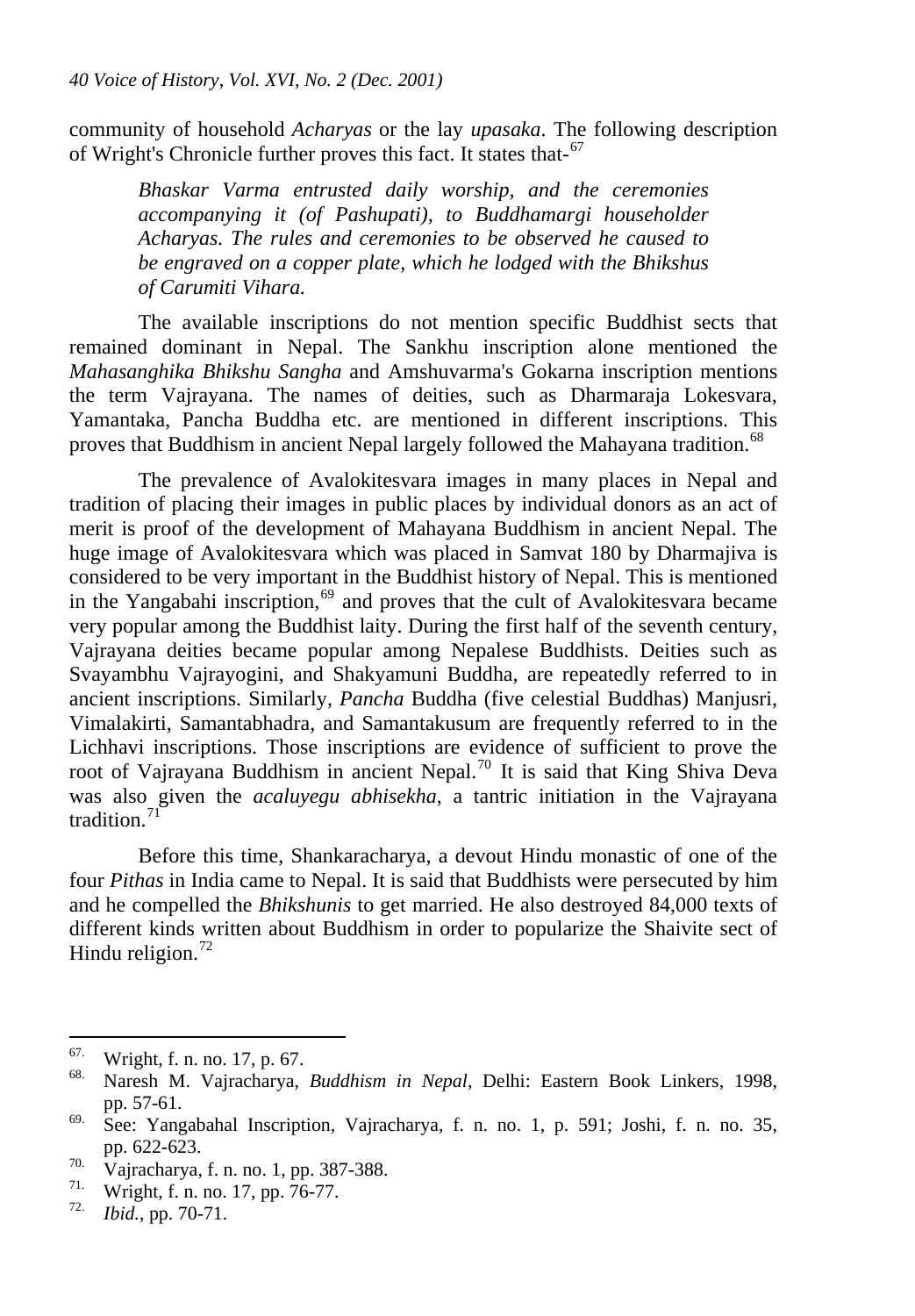There is a legend about the Shankaracharya in Nepal, according to which the Buddhists defeated six incarnations of him in religious debate. While he was being reborn for the seventh time, the sixteen Bodhisattvas who had been in India fled to the north, possibly into Nepal. Later on, he also came to Nepal and defeated them in a debate. After that, some were put to death and others fled from there. At that time there were three types of Buddhists- *Bhikshus*, *Sravakas*, and the householder *Upasakas*. A historical source mentions that no *Bhikshus* and *Sravaskas* were able to debate with Shankaracharya, but some of the lay Buddhists prepared to debate. Finally, they were defeated and some of them were put to death.73 He is said to have ordered the *Bhikshunis* to marry and forced the laymen to shave off the knot of hair on the crown of their heads while performing the *chuda karma*. It is also said that he put an end to many of their religious ceremonies. He also persecuted Buddhists at Manichuda mountain,  $^{74}$  which was Shankaracharya's triumph over the Buddhists of Nepal.

During that time, Pashupati shrine was under the control of the Buddhists. They considered Pashupati Nath to be *Avalokitesvara*, 75 and also celebrated Buddha's birth day (*Buddha Jayanti*) right at the shrine. He retook the shrine from the Buddhists and brought Nambudari Brahmins to serve as priests of Pashupati Nath from Kerala in India.

Then he turned his attention towards the Buddhist monastic centers which were considered to be corrupt and whose practitioners engaged in sexo-yogic tantric practices. It is also said that the Buddhists had sex lives.<sup>76</sup> Finally, they were compelled to give up false monkhood and those who had been celibate were forced to abandon celibacy.<sup>77</sup> Nepal, being on weak in the knowledge of Buddhism, lacked the ability to face the philosophical and intellectual onslaughts of Sankaracharya, but there is no epigraphic or other documentary evidence to support his visit, nor the claims that he persecuted the Buddhists of Nepal. Only traditional beliefs support this view. Rajendra Ram opines that Buddhism remained free from adversity in the Kathmandu Valley, but the Buddhists of Nepal could not make any significant progress during this period nonetheless.<sup>78</sup>

Although Buddhists were said to have undergone persecution by Sankaracharya, Buddhist thinkers in India were well prepared to encounter Hindu ideologues and ideologies. They were aware of these forces, which is made evident in *Doha* and *Charya* songs.<sup>79</sup> During Sankaracharya's life time, the parallel currents of thoughts of the Buddhist *Siddhas* were flowing in eastern India and

<span id="page-16-2"></span><sup>73.</sup> *Ibid.*, p.70. 74. *Ibid.*, p.71. 75.

<span id="page-16-3"></span><sup>&</sup>lt;sup>75.</sup> Rajendra Ram, f. n. no. 50, pp. 65-66.<br> *<sup>76.</sup> Ibid.*, p.66.<br>
<sup>77.</sup> *Wright f. n. no.* 17. p.71 and Bajandra

<sup>&</sup>lt;sup>77</sup>. Wright, f. n. no. 17, p.71 and Rajendra Ram, f. n. no. 50, pp. 66-67.<br><sup>78.</sup> Paincha Bam, f. n. p. 50, pp. 70, 71

<span id="page-16-1"></span><span id="page-16-0"></span>Rajendra Ram, f. n. no. 50, pp. 70-71. 79. *Ibid*.